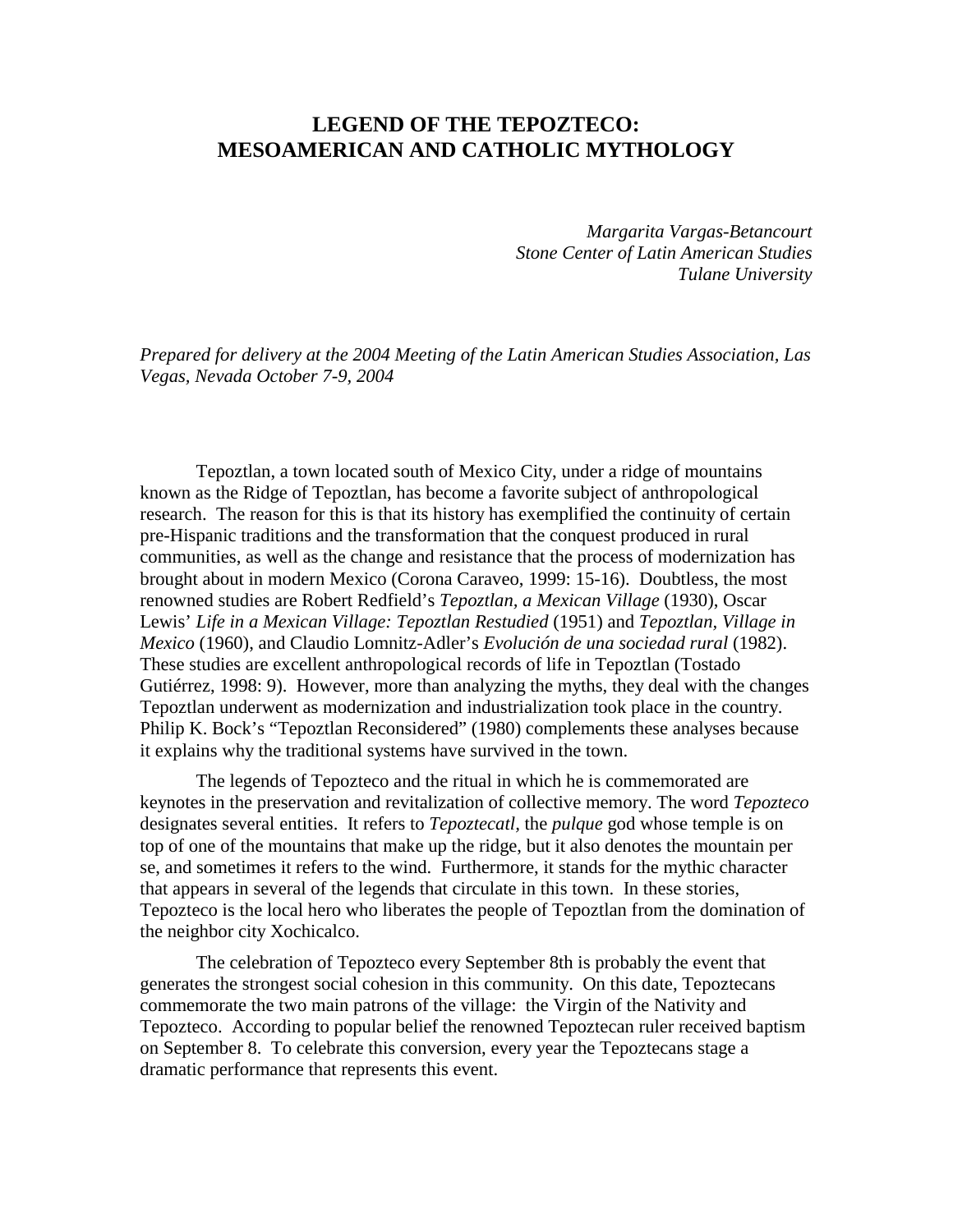The purpose of this article is to identify the possible origins of the legend of the Tepozteco. The first part of this analysis is a description of the evolution of the story. It is followed by an account of the elements that most versions have in common. Finally these components are compared to the *Popol Vuh,* as well as to Nahua and to Catholic mythology.

## THE TEPOZTECO LEGEND

#### *Evolution*

The principal object of this study is a collection of several versions of the legend of the Tepozteco. These come from different sources found in the Latin American Library at Tulane University and from cultural institutions in Tepoztlan. They cover an extensive period of time. The earliest is from 1928, and the last one is from 2002. In chronological order, the first three accounts are the ones Pablo González Casanova published in 1928 (versions A,B, and C).<sup>i</sup> In 1937 Apolonio H. Escalada published another version of the legend*.* Like González Casanova, he incorporated the Nahuatl original and a Spanish translation. A fifth account of the Tepozteco story is Robert Barlow's interview with Genaro Verazaluz in 1942. The following relation is *El Tepozteco según Olivia,* a Spanish account that a Tepoztecan maid told Gail Giachini in 1959.<sup>ii</sup> Angel Zúñiga Navarrete, a native from Tepoztlan, included the legend in his book *Breve historia y narraciones tepoztecas,* which was first published in 1995. Urbano Bello Díaz's "La historia del Tepozteco" participated in a story contest organized in 1995 by the Historical Center of Documentation of Tepoztlan. The purpose of the project was to "collect and broadcast the historical memory that the Tepoztecans had kept until that moment, so that this would not be lost forever" (Tostado Gutiérrez, 1998: 10; *the translation is mine*). In 1998, the National Institute of Anthropology and History (INAH) published the stories that participated in this contest. The next story comes from an electronic source. It can be found at the website *Red Escolar*, a project that the Mexican government designed "to provide current and relevant information to elementary school students and teachers" (http://redescolar.ilce.edu.mx. *The translation is mine*). The last version of the legend is an interview that I conducted on August  $3<sup>rd</sup>$ , 2002 in Tepoztlan. The narrator of this story is an elementary school teacher named Mario Flores Oropeza.

After collecting the different versions of the legend, I identified the main units of action of each one in order to find out whether these units coincided or not.<sup>iii</sup> The stories prior to 1959 differed a great deal; therefore, it is possible to say that until 1959, there were five separate legends. In one of these stories, Tepozteco killed Xochicalcatl, the monster-king of Xochicalco, who subjugated the people of Morelos. After this victory, Tepozteco stole the *teponaxtli*, the symbol of power held by the people of Cuernavaca, and took it to Tepoztlan. In another legend, the ugly Tepozton raised the bells to the belfries of Mexico City's cathedral.<sup>iv</sup> A third legend narrates that Tepozteco was a young foreign warrior who became the chief of Tepoztlan. One day he saw the daughter of the king of Xochicalco, and he requested her in marriage. Since the king refused, Tepozteco and his people destroyed Xochicalco (Muller, 1949: 47). Florencia Muller also documented a fourth legend. In it the king of the Chichimecs fell in love with Chimalma, the daughter of the lord of Tepoztlan. He threw some arrows at her, but she ignored him. Consequently, he turned her into a deer and rode her. They had a son: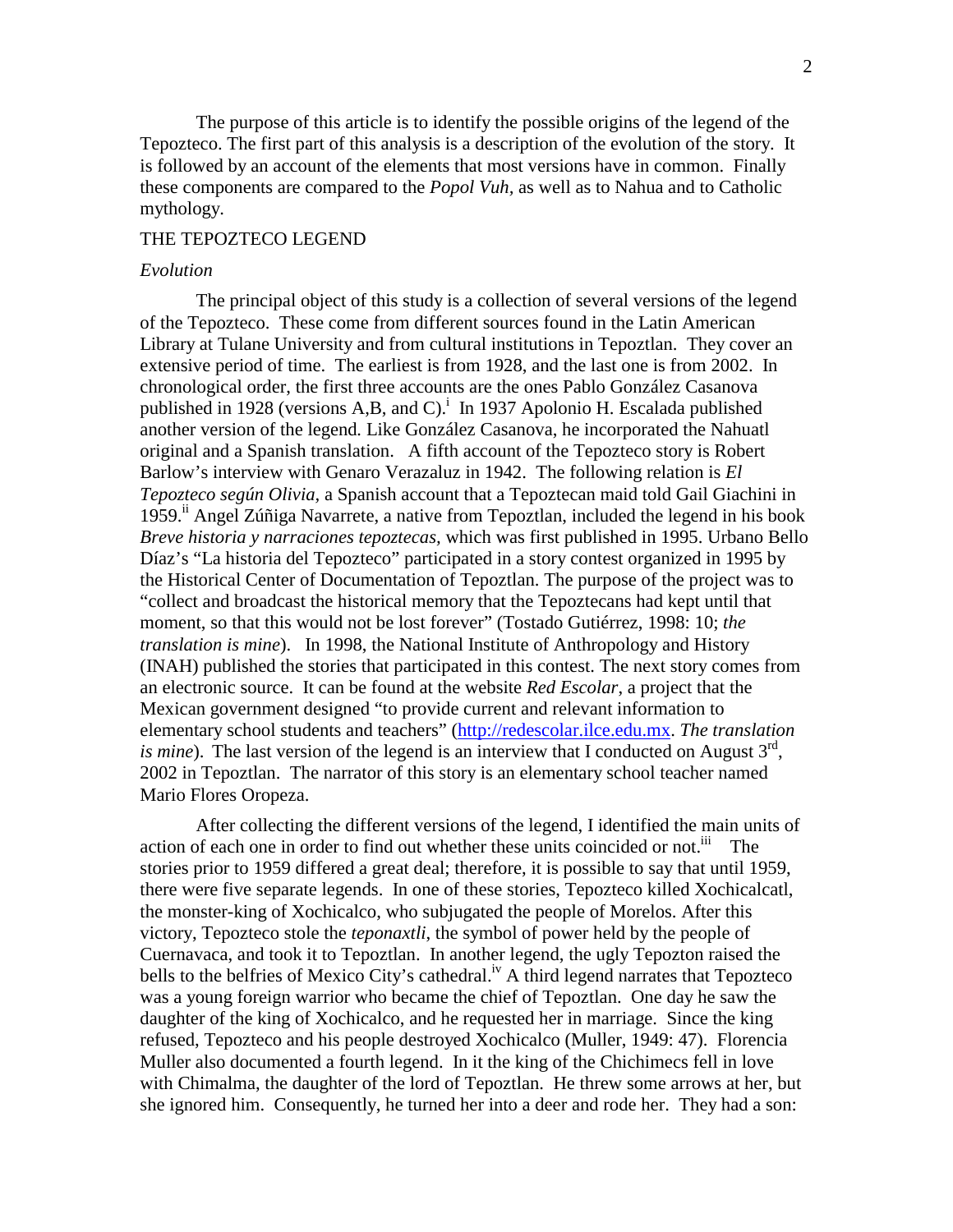Tepozteco (1949: 46-47). Finally, in the last legend known as *El reto del Tepozteco*, the lords of other communities of the region defied the ruler of Tepoztlan because he had received baptism and thus betrayed their ancient gods. At the end of the story, Tepozteco convinced them to convert. This is the episode that the Tepoztecans represent every September 8. By the end of the twentieth century the most important legends were incorporated into one long cycle; consequently, they shared the main units of action.

#### *Narrative sequence*

Throughout the twentieth century, the episodes that constitute the basic legend have remained the same:

I. Tepozteco was conceived in an immaculate manner.

Nine out of the ten versions studied start with this episode (1928A, 1928C, 1937, 1942, 1959, 1995, 1998, 2001, and 2002). However, the identity of Tepozteco's mother varies. In some versions, she was an old woman (1928A); in others, she was a young woman (1928C, 2001), a nun (1937), a priestess (1942), or the wife of a polygamous king (1959). In respect to fatherhood, six of nine episodes recognize that the wind, either in a pure manifestation (1928A, 1998, 2001) or in a birdlike one (1928C, 1995, 2002), was the father. Therefore, the idea that Tepozteco was the son of the wind has persisted. Another element that has been carried on is that Tepozteco was conceived in a spring at the bottom of the Ehecatepetl Mountain (1928A, 1995, 2001, and 2002).

II. Someone attempted to kill the baby.

In eight out of the ten stories, after Tepozteco was born, either his mother or his grandparents tried to get rid of him (1928A, 1937, 1942, 1959, 1995, 1998, 2001, and 2002). In four of these cases (1928A, 1959, 1995, 1998), they followed the same course of action. First they placed him on top of an anthill, but instead of biting him, the ants fed the baby with crumbs. Then, they put him inside the leaves of a maguey plant; however, the leaves bent towards the baby and fed him with their sap. Finally, they put him inside a box and either left him in the river or in the ravine so that when it rained, it would go away.

III. The baby was adopted.

In most of the accounts, an old couple found and adopted the baby (1928A, 1937, 1995, 1998, 2001, and 2002). In the 1942 version, the adoptive parents were the ruler of Tepoztlan and his daughter.

IV. Tepozteco became a marvelous hunter.

As the son of the wind, in his childhood Tepozteco revealed magical hunting powers (1928A, 1942, 1995, 1998, and 2002). He shot directly into the sky, and then game fell. In this manner, he supported his senior adoptive parents.

V. Tepozteco decided to confront Xochicalcatl.

In all of the accounts Xochicalcatl lived in Xochicalco and required victims to sacrifice or to eat. In the earliest accounts, he was characterized as a giant (1928A, 1928B), as a king (1937, 1942, 1959), or as a non-specified monster (1942). In the most recent accounts, he was a serpent (1998, 2001) or a dragon (2002). This might reflect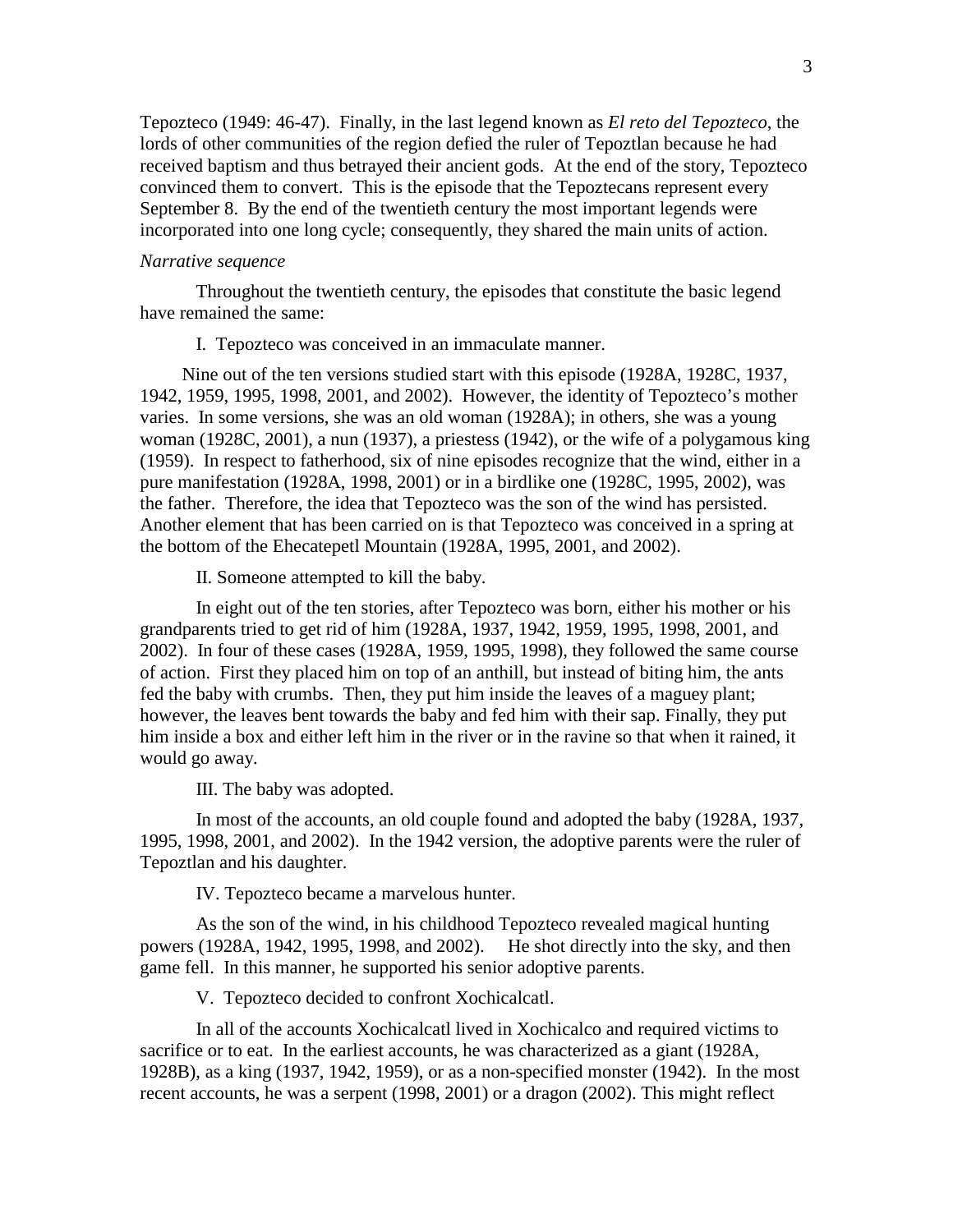influence from western fairy tales and Hollywood impact. Xochicalcatl requested one or both of Tepozteco's adoptive parents as tribute, and Tepozteco took the place of the victim. In most of the accounts (1928A, 1937, 1942, 1959, 1998), he told his parents that they would see a column of white smoke if he was successful, of black smoke, if he was unsuccessful.

VI. During his peregrination, he transformed and named the landscape (1928A, 1942, and 1995).

In the 1928A and 1942 stories, he turned some of his captors into hills or into rocks, whereas in the 1995 version, he left the mark of his knees and hands on one rock. In two accounts (1928A and 1995), he drew figures on mountain rocks.

VII. He picked up flints (1928A, 1937, 1942, 1959, 1995, 1998, 2001, and 2002).

VIII. Once he arrived to Xochicalco, he began transforming himself into different animals. In one version (1928A), he turned into a rooster, a snake, a fish, a deer, a hawk, a rabbit, a coyote, a wolf and a tiger, while in another (1995), he became a rooster and a tiger. By continually transforming himself, Tepozteco evaded the assistants of Xochicalcatl (1928A, 1937, 1995).

IX. Tepozteco defeated Xochicalcatl (1928A, 1928B, 1937, 1942, 1959, 1995, 1998, 2001, and 2002).

Xochicalcatl swallowed Tepozteco, but Tepozteco cut the monster's stomach with the flints picked up on the road, and thus, Tepozteco killed Xochicalcatl. As a sign of victory, he sent a column of white smoke.

X. He went to Cuernavaca and stole the *teponaxtli* (1928A, 1928B, 1937, 1942, 1959, 1995, 1998, 2001, and 2002).

In five of these stories (1928A, 1937, 1995, 1998, and 2002) another episode precedes the theft. Tepozteco was dismissed from the celebration in Cuernavaca because he was wearing rags. When he changed clothes, they let him in, but as a protest he poured the food onto his clothes. After this event, he stole the *teponaxtli* by producing a wind storm that blinded everybody.

XI. Tepozteco fled to Tepoztlan.

Some of the accounts specify the route he followed when the people of Cuernavaca persecuted him (1928A, 1928B, 1995, and 1998). Another element that most versions share is that during the flight, Tepozteco created Cuernavaca's ravine with water, either his urine or water from his gourd (1928A, 1937, 1942, 1959, 1995, 1998, 2001, and 2002).

XII. He arrived to the Ehecatepetl Mountain and defeated the people from Cuernavaca.

In some versions his persecutors tried to cut the mountain and left when they realized they could not (1928A, 1959, 1995, 2001, and 2002). In others, the wind blew away his enemies (1937) or turned them into the stone steps of the mountain (1998). In another story, Tepozteco transformed them into coyotes (1942).

XIII. Tepozteco became the ruler or king of Tepoztlan (1995, 2001).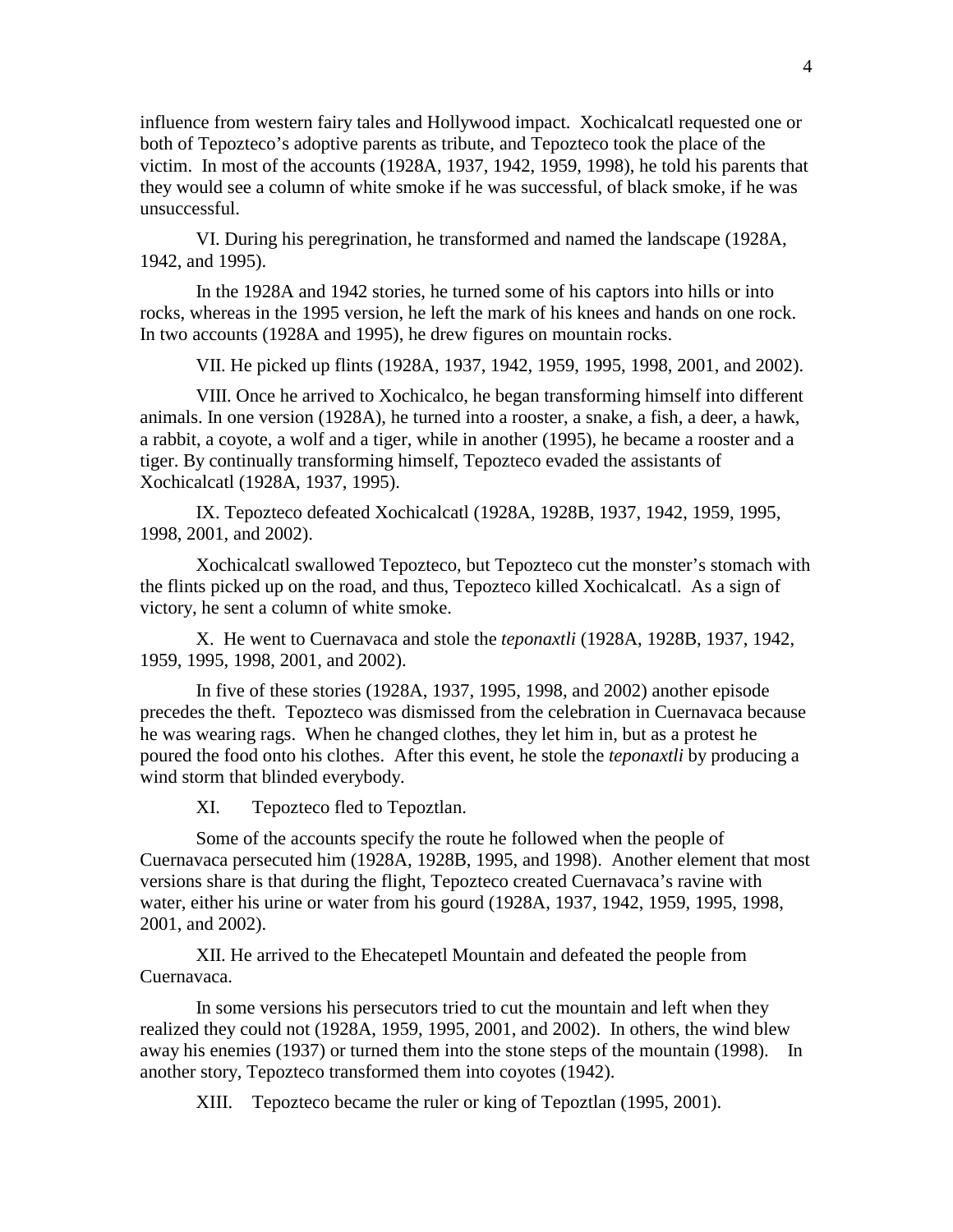As king of Tepoztlan, he went to a celebration in Cuernavaca.

XIV. He raised the bells of Mexico City's cathedral (1928C, 1937, 1995, 1998, and 2002).

Although the accounts that González Casanova published in 1928 reveal that this episode was very likely a separate legend in the early part of the century, in four later versions (1937, 1995, 1998, and 2002) it is incorporated into the main story. Basically this legend follows the same structure in the five versions. Tepozteco produced a windstorm to raise the bells. As a reward, he obtained a box with doves that would bring prosperity to Tepoztlan; however, the people of the town opened the box, and the doves flew to other cities. In this manner, Tepoztlan was doomed to poverty.

In general, the continuity of the story is remarkable. Basic elements were repeated over and over through a time span of seventy-four years. Perhaps this phenomenon is the result of the increased interest in Mexican folklore that followed the demise of the Mexican Revolution. In the 1920s, a reevaluation of Mexico's indigenous roots took place (Kartunnen, 1998: 440). It was then that researchers such as Frans Boas began to collect animal fables, moral tales, and other accounts in Nahuatl (*zazanilli*) (1998: 440). The foundation of the Colonia Tepozteco in Mexico City is another example. The Tepoztecans who left their village because of the Revolution established this society with the purpose of preserving their cultural heritage, for instance, the Nahuatl language of Tepoztlan (Lewis, 1960: 22). Perhaps the publication of Tepozteco's legend was part of this process. Moreover, in 1932, Enrique Villamil Tapia and Leandro García, former members of the Colonia Tepozteco who had returned to their village, reinitiated the staging of the *Reto* during the September 8th festivity. This celebration and the staging of the play had been suspended during the Mexican Revolution and the period of unrest that followed it (Tostado Gutiérrez, 1998: 216). It is likely that the reestablishment of this commemoration helped to uphold the oral traditions of the town.

Another reason for the interest of the community in the Tepozteco legend, and thus of its permanence, is that this story has played an important role in the peoples' resistance to economic projects that have threatened the ecological, cultural, and social identity of their town. One example is the 1994 movement against the establishment of a golf club in Tepoztlan (Corona Caraveo, 1999: 58).

#### THE LEGEND OF THE TEPOZTECO AND THE *POPOL VUH*

There is a striking similarity between the structure and the content of the legend of the Tepozteco and that of the Hero twins' cycle in the *Popol Vuh.* First of all, like Tepozteco, Hunahpu and Xbalanque were born from a virgin maiden. Blood Moon conceived the twins when the skull of One Hunahpu spitted in her hand (Tedlock, 1996: 99). For both the mother of Tepozteco and the mother of the twins getting pregnant implied a transgression; therefore, in both cases, their fathers became very angry with them. In the legend from Morelos, the father of the pregnant maid, or the maid herself, attempted to kill the baby to hide the offense; in the *Popol Vuh*, the father of the twins' mother decided to kill her.

The second episode is analogous in the two legends. Tepozteco's grandfather, his emissaries, or his mother tried to get rid of the baby by taking him to an anthill and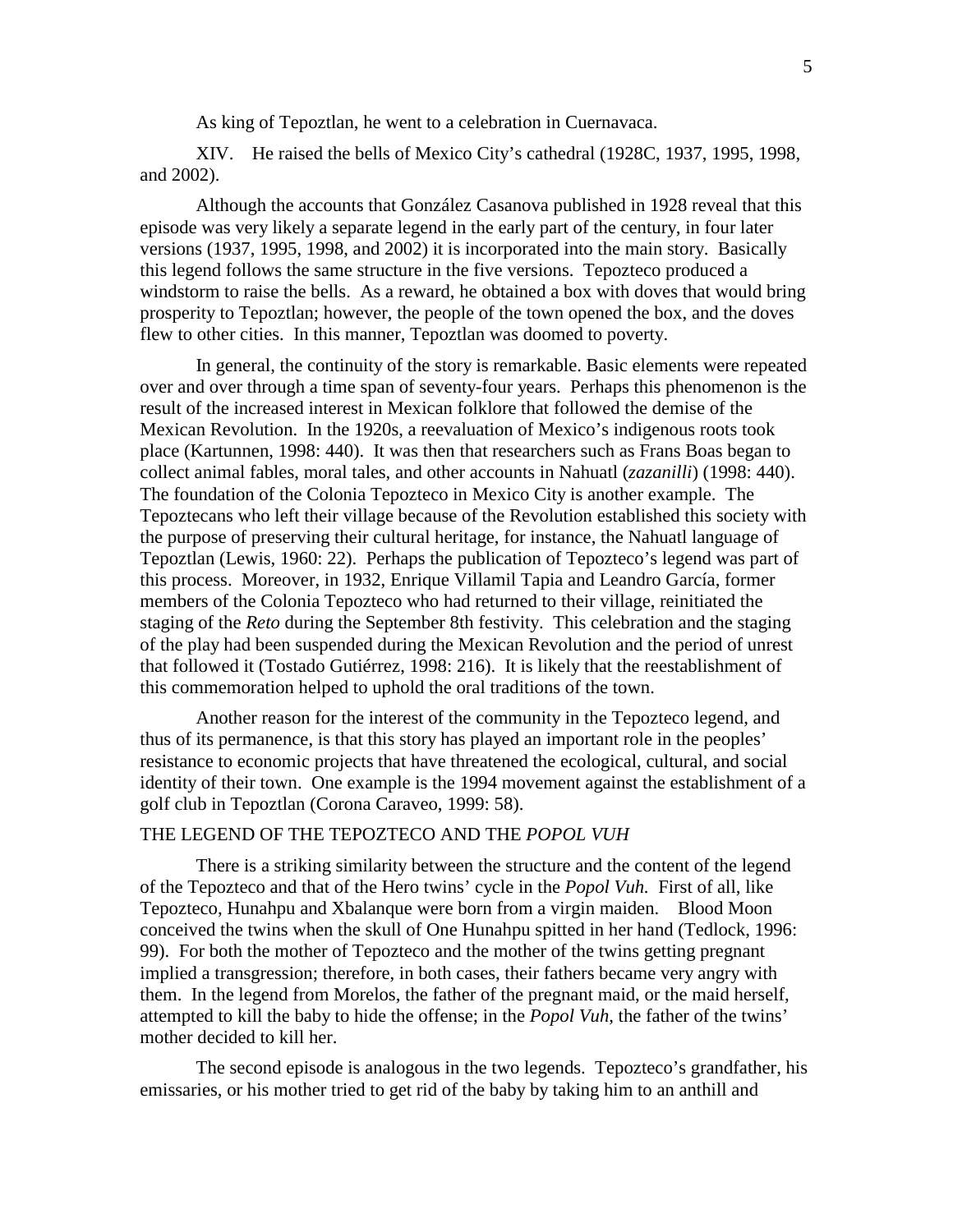afterwards to a maguey plant. Hunahpu's and Xbalanque's grandmother and their halfbrothers, One Monkey and One Artisan, decided to kill the twins too. First, they took the babies to an anthill, but Hunahpu and Xbalanque did not die (Tedlock, 1996: 104). Then, they placed the babies over some brambles (1996: 104). Both Tepozteco and the twins survived and flourished.

In the third episode, Tepozteco and the *Popol Vuh* heroes became great hunters. However, the former used a bow and arrows as weapons, while the latter used blowguns (1996: 38). In the two stories, the legendary heroes supported their families with the animals they hunted (1996: 105).

Afterwards, Tepozteco confronted and defeated the giant-king-monster-snakedragon Xochicalcatl, while Hunahpu and Xbalanque confronted two giant monsters. The first was a crocodilian monster named Zipacná who had formerly killed "the gods of alcoholic drinks, the Four Hundred Boys" (1996: 35). He killed them after they got drunk with the "sweet drink" (*pulque*) they had made (1996: 83). Then, they became the Pleiades: "Such was the death of those Four Hundred Boys. And it used to be said that they entered a constellation, named Hundrath after them, though perhaps this is just a play on words" (Tedlock, 1996: 84). The association among the twins, Zipacná and the four hundred *pulque* gods is probably the most important connection between the legend of the Tepozteco and the *Popol Vuh.* There is however one difference: Zipacná killed the four-hundred *pulque* gods in the *Popol Vuh,* whereas one of these four-hundred deities [Tepozteco] killed Xochicalcatl.

Tepozteco, known in pre-Hispanic times as *Tepoztecatl* was one of the fourhundred Aztec gods of *pulque.* In the *Popol Vuh,* Zipacná killed the Four Hundred Boys after they had made *pulque*. It is very likely that this story is related to the Aztec legend of the creation of this alcoholic drink, which, according to Sahagún, was a climactic point in the migration of the Mexica. The woman who discovered "the boring of the maguey was Mayahuel" and the man "who discovered the stick, the root, with which wine was made was Patecatl" (Sahagún, 1961: 193). Then other gods intervened in the creation of *pulque*: Tepuztecatl, Quatlapanqui, Tlilhoa, Papaiztac, Tzocaca. In the mountain Chichinauhia, they prepared a wine that excelled and that foamed up, because of this they called the mountain Popoçonaltepetl (1961: 193). The name Chichinauhia probably refers to the Chichinautzin ridge, which is the first mountain that makes up the escarpment where the Tepozteco ridge is located.

According to Tedlock, in the *Popol Vuh,* the death of the Four Hundred Boys "corresponds to early-evening settings of these stars. At the earthly level, among contemporary Quichés, the Pleiades symbolize a handful of seeds, and their disappearance in the west marks the proper time for the sowing of crops" (Tedlock, 1996: 35). Having long ago measured the orientation of the temple located in the Tepozteco Ridge (Aveni and Gibbs, 1976), Anthony Aveni believes that the temple was aligned to the celestial events that marked the beginning and the end of the agricultural cycle during the contact period (ca. 1550) (personal communication with Prof. Aveni, March 2002). According to him, five hundred years ago in the last half of March and nowadays in the first half of April, from the entrance to the temple but looking outwards along its perpendicular axis to the west north (25º NW), one could observe that in the evening, the Pleiades set exactly on the axis of the pyramid and just to the west of the sunset point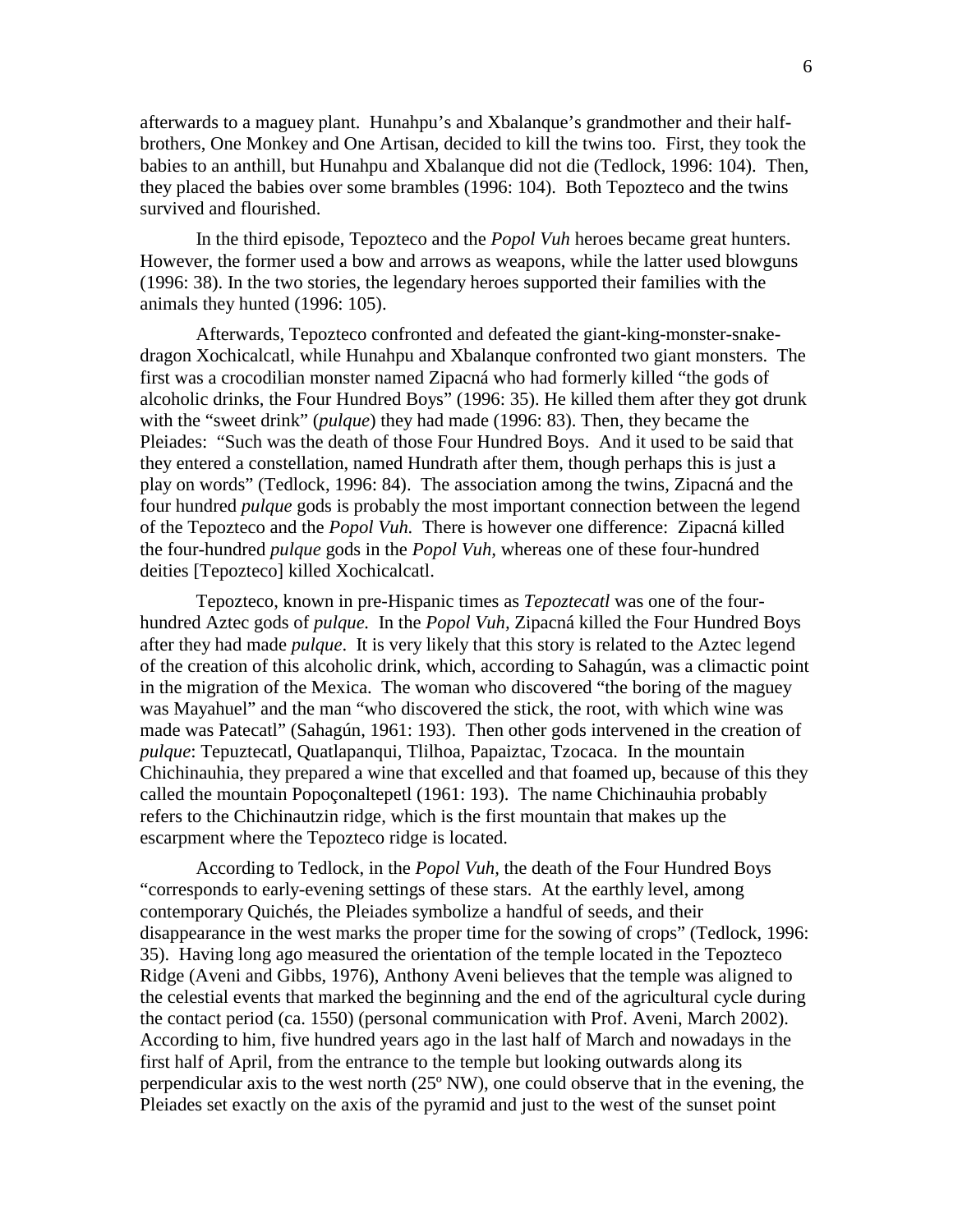(personal communication with Prof. Aveni, March 2002). This event coincided with the beginning of the agriculture cycle. Therefore, it is very likely that for the Tepoztecans, as for the Quichés, the movement of the Pleiades marked this event.<sup>v</sup>

Going back to the content of both legends, it is interesting that in the two stories, the heroes defeated their monster enemies through food. Tepozteco killed Xochicalcatl after it swallowed him. Hunahpu and Xbalanque enticed Zipacná into a crevice of a mountain with the promise of treats. Then they made the mountain fall on him (Tedlock, 1996: 85). They killed Earthquake, Zipacná's brother, in a similar manner. They made him eat a bird that had a spell and was coated with earth. When Earthquake ate it, he died (1996: 35, 87). In the two stories, eating is associated with self-magnification. The Hero twins killed Zipacná and Earthquake with food as a punishment for their arrogance. In the celebration at Cuernavaca, Tepozteco poured the contents of his plate onto his clothes to protest that the people of this town only allowed him in when he wore pretentious clothing.

In the next episode, Tepozteco, Hunahpu, and Xbalanque accepted their death and literally plunged into it; furthermore, the three deaths are in one way or another related to food. After transforming into different animals in order not to be cooked, Tepozteco jumped into Xochicalcatl's mouth. Even though Hunahpu and Xbalanque had passed the tests set to them and defeated the lords of Xibalba in the ball game, they knew that their passing away was inevitable (1996: 130). Their captors teased them because they would be killed inside an oven: "They must come. We'll go with the boys, to see the treat we've cooked up for them" (1996: 131). When the time came they jumped into the oven: "They grabbed each other by the hands and went head first into the oven" (1996: 131). However, the twins revived (1996: 132), and so did the Tepozteco.

After Hunahpu and Xbalanque resurrected, they reappeared "as two vagabonds" (1996: 132). Then they tricked the lords of Xibalba into asking the twins to sacrifice them, and by doing so they defeated these lords (Tedlock, 1996: 138). Tepozteco arrived dressed in rags to Cuernavaca. However, unlike the twins, because of this he was not accepted. So he changed clothes, and then he tricked the people of Cuernavaca by blinding them with wind and stealing their *teponaxtli*.

Finally, both stories justify hegemony; the *Popol Vuh,* that of the Quichés; the legend of the Tepozteco that of Tepoztlan. Nevertheless, as early as 1937, the people of Tepoztlan inserted the story of the bells of Mexico City's cathedral into the Tepozteco legend. It is possible that this tale existed until 1928 (version C) as a separate story. Perhaps the Tepoztecans incorporated it into the main account to explain the manner in which Tepoztlan's destiny switched from one of supremacy to one of poverty. During the precontact era, in the Classic period (Muller, 1951: 454) as well as in the post Classic one (Haskett, 1991: 9), Tepoztlan was an important settlement. However, during the colonial period and after Mexico's independence from Spain, many Tepoztecans lost their land to the *haciendas,* and they were forced to work there (Lewis, 1960: 20). The Mexican revolution worsened the situation (Tostado Gutiérrez, 1998: 185). For several decades, the people of this town endured hardship. It is likely that the episode in which the Tepoztecans let the prosperity's dove fly away explains the fate of the town.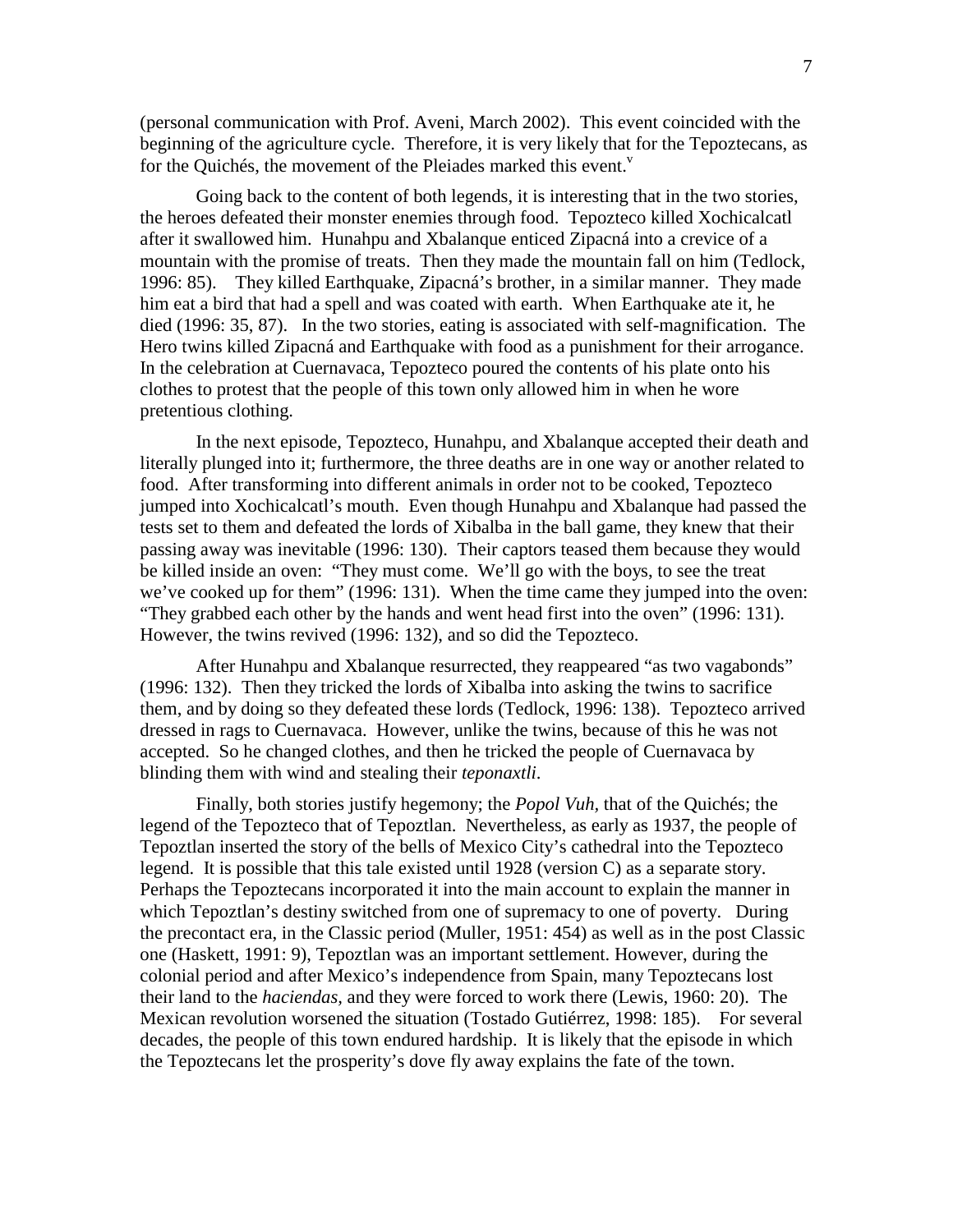So far, the resemblance between the *Popol Vuh* and the Tepozteco legend is extraordinary; both fit in content and structure. However, there is one separate event in the *Popol Vuh* that resembles another one in the legend of the Tepozteco, even if it doesn't match the structure of this story. When the Quiché lords went to Tollan to acquire rulership, they found the Lord Plumed Serpent (possibly Quetzalcoatl), and they were amazed because he turned himself into different animals:

On one occasion he would climb up to the sky; on another he would go down the road to Xibalba.

On another occasion he would be serpentine, becoming an actual serpent.

On yet another occasion he would make himself aquiline, and on another feline; he would become like an actual eagle or a jaguar in his appearance.

On another occasion it would be a pool of blood; he would become nothing but a pool of blood.

Truly his being was that of a lord of genius. All the other lords were fearful before him. (1996: 186).

These transformations recall those the Tepozteco underwent as the people of Xochicalco tried to cook him:

Entonces cargaron con él los topiles y fueron a ponerlo en una gran cazuela para que se cociese; pero se cuenta que no se cocía, sino que se convertía sucesivamente en gallo, en culebra, en pescado, mientras que el Xochicalcatl desfallecía de hambre […] Se lo llevaron y lo arrojaron al horno, pero apenas cayó dentro empezó a transformarse sucesivamente en diversos animales: venado, gavilán, conejo, coyote, lobo, tigre (González Casanova, 1928: 45).

[Then, the topiles carried Tepozteco and put him in a big pot to cook. But the story says that he did not cook, instead he transformed into a rooster, a snake, a fish, while Xochicalcatl was starving […] They [the topiles] took him to the oven, but as soon as he was inside he began to transform into different animals: deer, hawk, rabbit, coyote, wolf, tiger] (*The translation is mine*).

One hypothesis to explain the similarity between the *Popol Vuh* and the Tepozteco legend is Maya influence in central Mexico during the Late Classic period (A.D. 600-900). According to Tedlock, one example is "Mayan presence at Xochicalco and Cacaxtla" after the fall of Teotihuacan (Tedlock, 1996: 22). However, it is likely that the legend of the creation of *pulque* by the Four Hundred Boys in the *Popol Vuh* originated in central Mexico, for it is related to the mountains of this region. This fact suggests that the cultural influence was on the other direction, from central Mexico to Guatemala's highlands. Munro S. Edmonson explained that there were "five waves of major Mexican contact with Guatemala, to judge from archaeological remains: (1)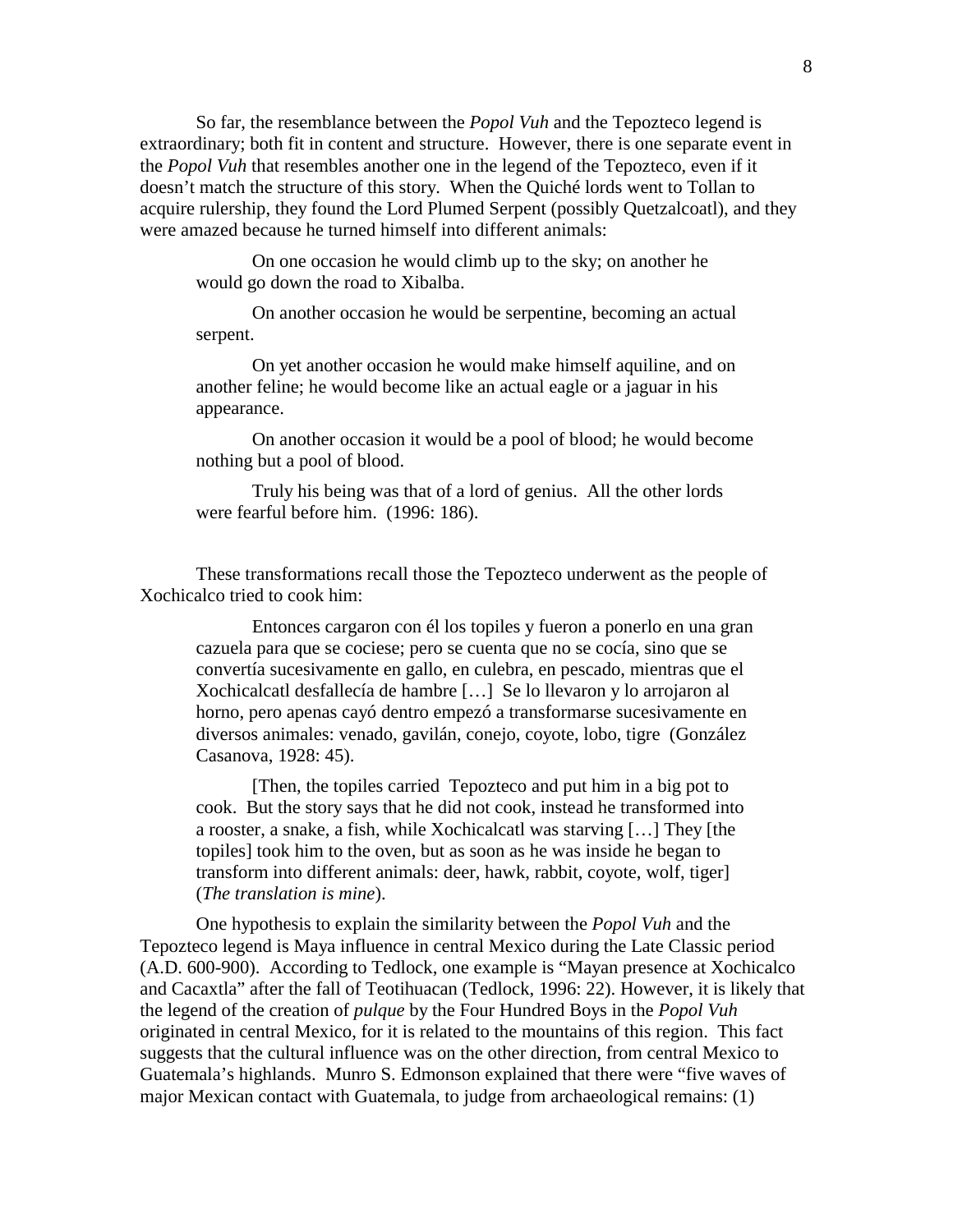Olmec, (2) Teotihuacano, (3) Toltec, (4) Nahuat, and (5) Aztec" (Edmonson, 1985: 107). He believed that during the early postclassic period, Nahua speakers introduced into the "western Guatemalan area" "motifs to Quiche mythology" (1985: 111). One of these was the Hero twins' destruction of Seven Parrot and his sons, Zipacná and Earthquake.<sup>vi</sup> Being an "extra creation," this episode alters the original cycles of creation (1985: 111). As it has been said before, this episode is very similar to Tepozteco's victory over Xochicalcatl. Consequently, the sources for the Tepozteco might not be Maya but Nahua.

#### THE "LEGEND OF TEPOZTECO" AND NAHUA MYTHOLOGY

## *Myth of Mixcoatl-Camaxtli*

The Tepoztecan story resembles this myth because most of the versions emphasize that as a child Tepozteco was a hunter who did marvelous deeds with his bow and arrows. This might be an example of the Nahua people's commemoration of their Chichimec past. According to Torquemada, the Chichimecs were wild people who wore skin clothes; their weapons were bow and arrows, their principal activity was hunting, and they lived in caves (Torquemada, 1975:  $58$ ).<sup>vii</sup> Henry B. Nicholson identified Mixcoatl-Camaxtli as the chief of the gods of his category "the Mixcoatl-Tlahuizcalpantecuhtli Complex." These deities represented the way of life of the Chichimec ancestors: hunting and gathering (Nicholson, 1971: 426).<sup>viii</sup> Thus, Mixcoatl-Camaxtli was the god of the hunters:

Del Idolo Camaxtli, de quien se ha hecho aqui mencion, eran mui devotos los Caçadores, porque les aiudasse a caçar, teniendolo por favorable, y propicio para el efecto de la caça; y asi, quando querian ir à caçar, ò pescar, primero se sacrificaban, y le ofrecian su sangre, ò otras cosas (Torquemada, 1723: 80).

Like Huitzilopochtli and Quetzalcoatl, in the ancient histories, Mixcoatl-Camaxtli is also described as one of the Chichimec leaders who took his people from the north to central Mexico: "Estos teochichimecas tenían por dios a Camaxtle (que es el mismo que los mexicanos llamaron Huitzilopuchtli), el cual hablaba con ellos y les decía y revelaba todo lo que habían de hacer y en que partes y lugares habían de poblar y permanecer" (Torquemada, 1975: 356).

Another element in common between the myths of Mixcoatl-Camaxtli and Huitzilopochtli can be found in the *Códice Chimalpopoca.* Four hundred *mixcoas* led the Chichimecs during their peregrination, but Itzpapalotl ate them. The only one who escaped was Iztacmixcoatl, also known as Mixcoaxocoyotl or Mixcoatl junior (*Códice Chimalpopoca,* 1975: 3). Iztacmixcoatl killed Itzpapalotl by invoking the four hundred dead *mixcoas*. This story resembles considerably the myth of Huitzilopochtli's birth, as well as the destruction of the Four Hundred Boys or the gods of *pulque* in the *Popol Vuh.*  The legend of Iztacmixcoatl is also associated with that of Quetzalcoatl.

#### *Myth of Quetzalcoatl*

The first point of contact between the "Legend of Tepozteco" and Quetzalcoatl's myth is their conception. As discussed in Chapter III, Chimalma conceived Quetzalcoatl after swallowing a precious green stone, a *chalchihuitl* (*Códice Chimalpopoca,* 1975: 7).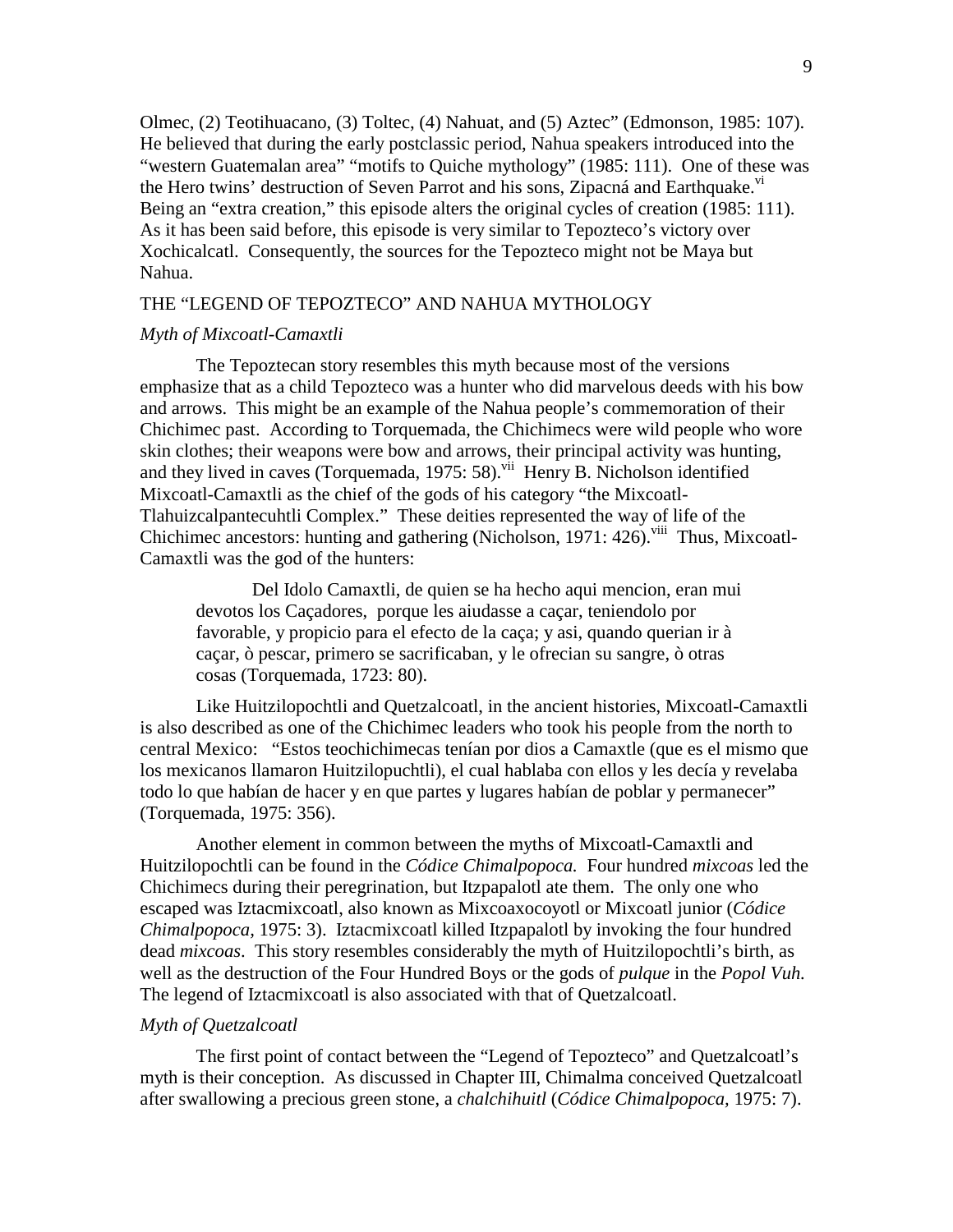The Immaculate Conception of Quetzalcoatl evokes that of Tepozteco, especially in the 1937 version, in which a priestess became pregnant after swallowing a bead.

There is a striking resemblance between the wind's role in the conception of Tepozteco and that of Quetzalcoatl as a wind god in the creation of *pulque.* As soon as the gods had created man, they decided to make something that could provide him with joy. Ehecatl Quetzalcoatl, the wind god, went to the second heaven, to look for the virgin goddess Mayahuel.He kidnapped her from the monstrous Tzitzimime spirit that guarded her and took her to earth. There, Ehecatl and Mayahuel transformed each into a branch and joined one another in one tree. But the Tzitzimime spirit, sometimes identified as Mayahuel's grandmother, went after her. Mayahuel tried to flee, but in the attempt, "her grandmother" captured her, broke her apart, and gave the pieces to other Tzitzimime spirits. They devoured them, but left some crumbs behind. When they had left, Quetzalcoatl picked up these pieces; as soon as he touched them, they became bones. He buried them and cried over them. Some time later, a plant with a very peculiar shape grew from that spot. The tears of the wind god had given new life to Mayahuel. Moreover, the tears became the juice in the heart of the plant, which would later be turned into *pulque.* This heart was surrounded by bone-like leaves with lateral thorns that looked like bloody teats, in order to recall Mayahuel's suffering (Mateos Higuera, 1994: 11-21). Quetzalcoatl (representing wind) and his tears (representing water) gave life to the maguey and to *pulque*. The same elements that brought *pulque* into existence were implicated in the conception of Tepozteco (a *pulque* god), for it was the wind or its manifestation (a bird's feather) that impregnated a woman who was bathing in a spring. Consequently, Tepozteco was the son of the wind just as *pulque* was Quetzalcoatl's creation.

In the sixteenth or early seventeenth century, Fernando de Alva Ixtlilxochitl wrote an account similar to the birth of Tepozteco and the mythical creation of *pulque.*  Nicholson included this story among the "Late Probably Distorted, Versions of the Basic Topiltzin Quetzalcoatl of Tollan Tale" (Nicholson, 2001: 100). In it, one manifestation of Topiltzin Quetzalcoatl was born as the son of "the next-to-last Toltec ruler, Tecpancaltzin or Iztaccaltzin" in the year Ce Acatl (Nicholson, 2001: 124). This boy was named Meconetzin 'niño del maguey' (2001: 117), and his birth recalls that of Tepozteco. A beautiful girl named Xochitl and her parents visited the ruler of Tollan, Tecpancaltzin, to offer him what they had discovered: "la miel prieta de maguey" (2001: 117). Without her parents' knowledge, Tecpancaltzin made her his concubine, and she gave birth to Meconetzin. Her parents were very distressed when they found out the truth, but the Toltec ruler appeased them when he promised that this boy would be his successor (2001: 117).

In the *Histoyre du Mechique*, the resemblance between the "Legend of Tepozteco" and the myth of Quetzalcoatl goes further than their birth. In it, Quetzalcoatl is the son of two gods: Camaxtli and Chimalma. Since his mother died at childbirth, his grandparents raised him. Then he was taken to his father. Out of jealousy, his brothers made several attempts to kill him but failed (note the similarity with the *Popol Vuh*). At the same time, Quetzalcoatl stood out as a great hunter. Since his father had discovered Quetzalcoatl's brothers' plan to kill him, they tried to eliminate him, but Quetzalcoatl saved him and killed his brothers (Nicholson, 2001: 13).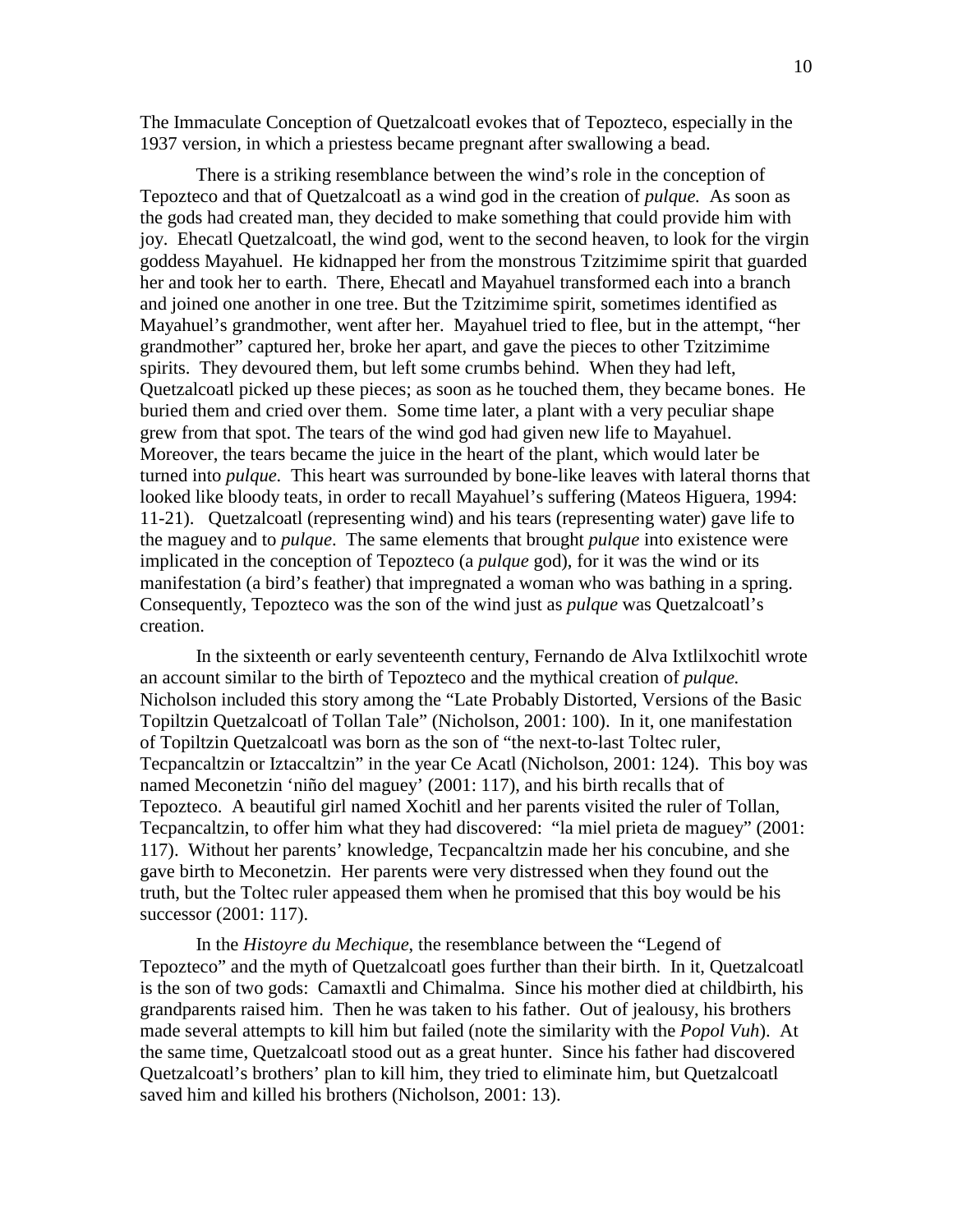Another similarity between the "Legend of Tepozteco" and that of Quetzalcoatl is that a peregrination followed a conflict with a major enemy. After defeating Xochicalcatl and stealing Cuernavaca's *teponaztli,* Tepozteco travelled from Xochicalco to Cuernavaca and then back to Tepoztlan. Several versions of the legend list how he transformed and named the landscape as he crossed it (see below). According to Nicholson, in the codices *Telleriano-Remensis* and *Vaticanus A*, Quetzalcoatl led the Toltecs away from a monster that the people had brought upon them due to their transgressions (2001: 71). Nicholson adds that in the *Histoyre du Mechique* and in fray Gerónimo de Mendieta's *Historia eclesiástica indiana,* Tezcatlipoca personified this monster. In the former, he terrified Quetzalcoatl because he "transformed himself into several different animals and monsters" (Nicholson, 2001: 14). In the latter account while Tezcatlipoca played ball with Quetzalcoatl (note the similarity with the *Popol Vuh*), he turned into a jaguar. Quetzalcoatl was horrified, and he left with his people (2001: 59). Tezcatlipoca's transformations recall those of Tepozteco (see below). A great difference between Tepozteco and Quetzalcoatl is that the former defeated his enemy, whereas the latter was defeated and thus had to flee. However, both undertook a peregrination. Like Tepozteco, Quetzalcoatl stopped in specific places, modified each place into its final form by his actions, for example, by leaving the mark of his hands on stones: "y puso muy muchas señales en las tierras y caminos según que dicen" (Sahagún, 1997: 203), and named places (1997: 202), "y dio todos los nombres a las sierras y montes y lugares" (1997: 204). The fate of Tepozteco's enemies, the people from Cuernavaca, is analogous to that of some of Quetzalcoatl's followers. In some versions, with his urine or with water from his gourd, Tepozteco created a ravine that separated him from his enemies. In others, he turned his enemies into hills or into rocks. According to Nicholson, in the codices *Telleriano-Remensis* and *Vaticanus A,* several of Topiltzin's followers fell into a ravine that sealed on top of them; others carved a tunnel to pass through a mountain, but the mountain fell on them, and they turned into stone (note the similarity with Zipacná's death) (Nicholson, 2001: 71). In Mendieta's *Historia eclesiástica indiana,* the people who observed the game in which Tezcatlipoca transformed himself into a jaguar were so frightened "that they stampeded into a barranca, through which a river flowed close by, and drowned" (2001: 59).

In many accounts, for instance in the *Histoyre du Mechique* and in Mendieta's account, when Quetzalcoatl arrives at the end of his peregrination, he dies, is cremated, and ascends into the heavens transformed into a star, Venus (Nicholson, 2001: 16, 59). The *Histoyre de Mechique* emphasizes that the smoke that came from his body turned into Venus (2001: 16). Perhaps the column of smoke that indicated the victory of Tepozteco evokes this event. As a matter of fact, version G ends when the Virgin of Nativity transformed Tepozteco into the morning star. In many of the stories (I, G, J), like Quetzalcoatl, Tepozteco went to an unknown place. However, almost the same versions (H, I, J) mention that it is very likely that he went to *La Casa del Tepozteco.* 

Quetzalcoatl's legend blends with that of Mixcoatl-Camaxtli and of Huitzilopochtli. In Diego Muñoz Camargo's *Historia de Tlaxcala,* when the Teochichimeca arrived at the province of Teohuitznahua, their leader, Mixcoatl-Camaxtli, married one of the principal noble women of the region: Coatlicue. She gave birth to Quetzalcoatl (Nicholson, 2001: 82). In a letter from Viceroy don Antonio de Mendoza to his brother don Diego de Mendoza, later paraphrased by Gonzalo Fernández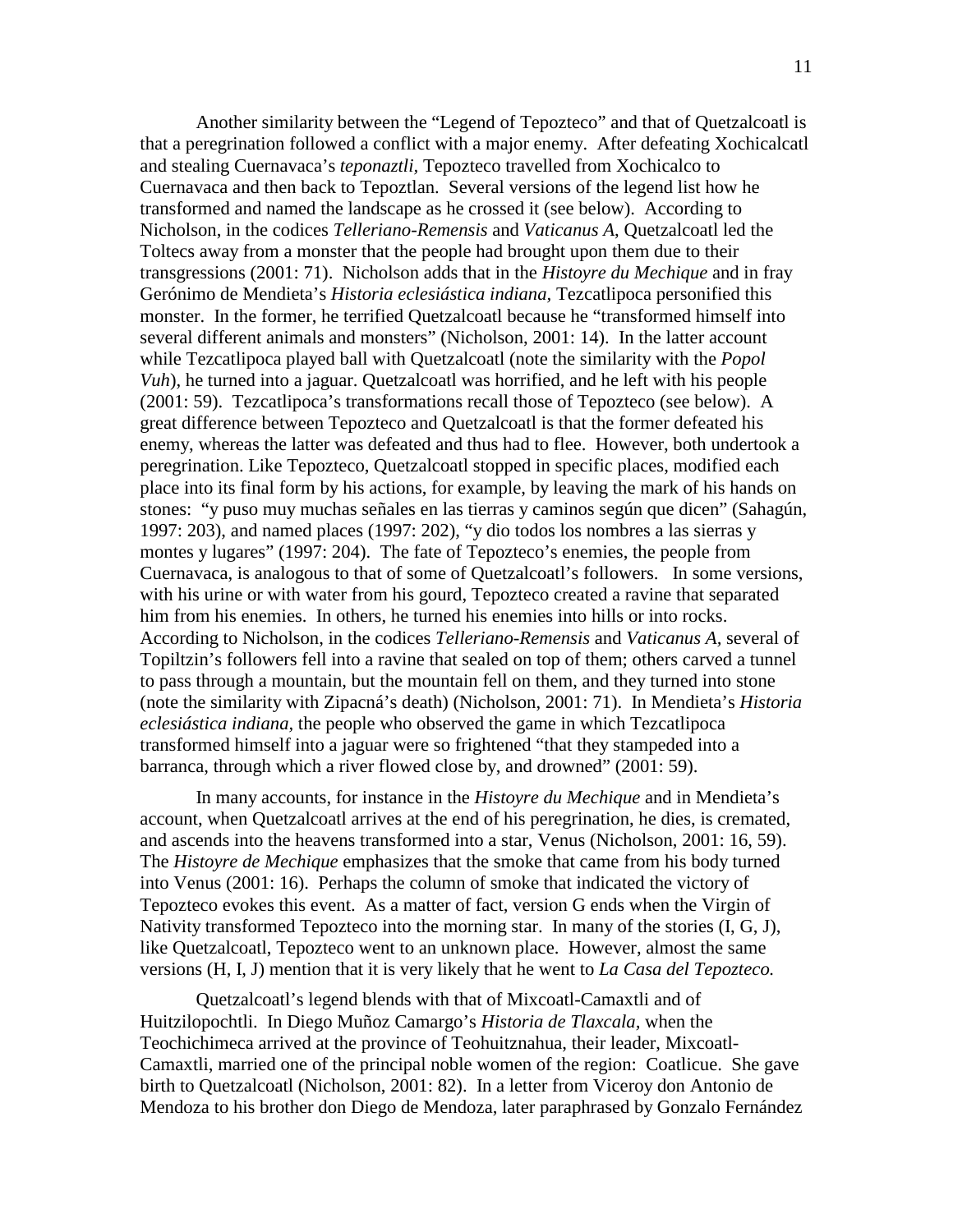de Oviedo, Moctezuma's legend intermingles with that of the three deities. It starts with the coming from the north of four hundred warriors led by Captain *Orchilobos*  (Huitzilopochtli). After several battles, they settled in the middle of the lake. *Orchilobos*  conquered several towns and then left, promising that he would return (2001: 89). Some years later, a priestess of the temple of this deified captain picked up a feather that had fallen from the idol. She became pregnant and gave birth to Guateçuma (Moctezuma). No one believed that this had been an immaculate conception; hence, she was banished from Tenochtitlan. However, Guateçuma grew up to become a great warrior. He entered the Tenochca army and died fighting against *Tascala* (Tlaxcala) (2001: 89).

#### *Myth of Huitzilopochtli*

The mythical birth of Huitzilopochtli parallels the Immaculate Conception of the Hero twins, Quetzalcoatl, and Tepozteco, as well as the killing of the Four Hundred Boys in the *Popol Vuh.* The birth of the "historical" leader of the Mexicas also resembles the birth of Tepozteco. On the other hand, the story of the Aztec migration to the Basin of Mexico calls to mind the peregrination that Quetzalcoatl and Tepozteco underwent. It seems as though the myth of Huitzilopochtli summoned up all the other stories. Thus, the account reflects how the Aztecs incorporated existing mythology into a legend or myth that would justify their hegemony.

In Aztec tradition, a woman named Coatlicue lived on a mountain named Coatepec. One day she was sweeping as penitence and she saw a ball of feathers; she took it and put it inside her skirt. Then she became pregnant. Her other children-- Coyolxauhqui and the four hundred gods (Centzonhuitznahua)--became very angry with her, for she had dishonored the family. So, they decided to kill her. Gradually, they approached the mountain where Coatlicue was. When they got there, Coatlicue gave birth to Huitzilopochtli, who was born as a full man dressed with his accoutrements. He decapitated Coyolxauhqui and threw her body down the hill. When it reached the ground, it broke in pieces. Then, he fought against the four hundred gods. He killed many of them on Coatepec Mountain, and he chased those who had fled to the valley and killed them. Then, he was honored as the god of war (Sahagún, 1997: 191-192). The points of contact between this story and that of Tepozteco are the following: Huitzilopochtli was conceived on a mountain from feathers; his siblings tried to kill him and his mother, and he was able to save both. The story also evokes Zipacná's killing of the Four Hundred Boys, and therefore, the four hundred gods of *pulque* who became the Pleiades. Eduard Seler interpreted this legend as "the dawning sun fighting off the gods of darkness. With his Xiuhcoatl fire serpent, Huitzilopochtli is the newly born sun shooting out burning rays, and, clearly enough, the Centzon Huitznahua are the stars who at every dawn are vanquished by the rising sun…" (Taube, 1993: 47).

Sahagún (1997: 610), Motolinía (1995: 146), and Durán (1967: 28) affirm that the mythical figure who led the Mexica through their peregrinations was Mecitli or Mexitli; because of this, the name of the people who founded Mexico-Tenochtitlan was Mexica. Motolinía indicates that this was the name of the Mexicas' main god: "su principal dios o ídolo el cual tenía dos nombres, conviene a saber, *Vitzilipuchtli* y el otro *Mexitli*" (Motolinía, 1995: 46), whereas, Sahagún (1961, Book 10: 189) and Durán (1967: 28) explain that Mecitli was the name of the priest who guided the Mexica. According to Sahagún, this word meant 'maguey-rabbit' because *me* stood for *metl* 'maguey' and *citli*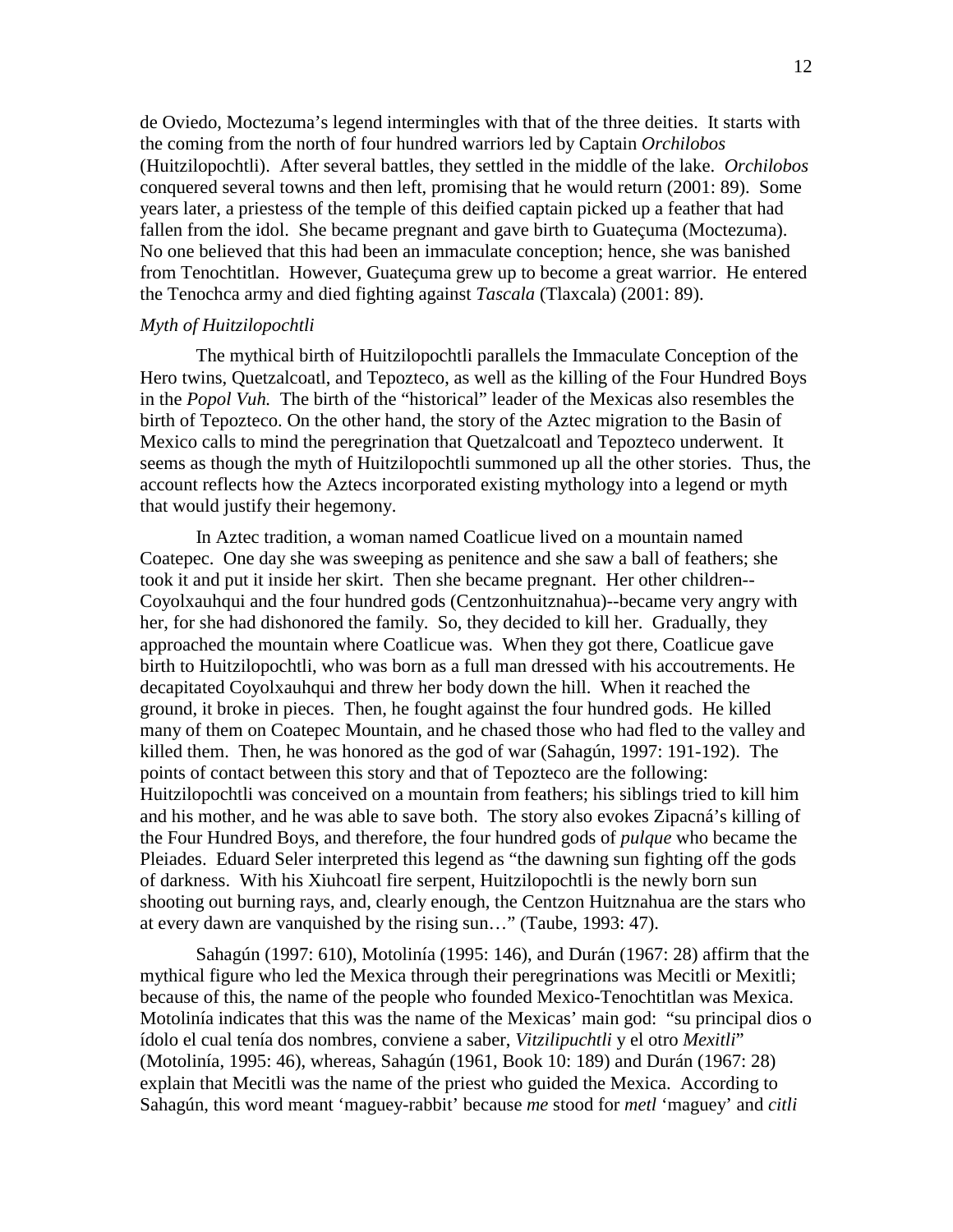stood for 'rabbit' (Sahagún, 1997:  $610$ ),<sup>ix</sup> and its origin as a name was the following story:

It is said that when he was born they named him Citli. And they placed him in a maguey leaf, where he grew strong; wherefore was he named Mecitli. And this one, when he matured, became a priest, a keeper of the god (Sahagún, 1961, Book 10: 189).

Mecitli's origin resembles that of Tepoztecatl, for the latter was taken into the wilderness to die, but a *maguey* leaf protected him and fed him with its juice. In both instances, the plant of *maguey* is identified as a "mother-earth" that gives and preserves life.

During their peregrination, the Mexicas modified the landscape. According to Durán, the Mexicas cultivated the land where they stopped. When they continued their pilgrimage, the old and the sick remained in this place. Therefore they had an important role in the process of inhabiting the land (Durán, 1967: 29). On the other hand, the *Crónica mexicáyotl* details the places they went through one by one, as though someone was marking the itinerary on a map (Alvarado Tezozomoc, 1975: 35). This part of Huitzilopochtli's story recalls the journey that Quetzalcoatl and Tepozteco carried out; especially because the Mexicas also named the geographic locations they traversed  $(1975:26)^{x}$ 

In the stories of Quetzalcoatl and Tepozteco, a conflict had preceded their migration, while in Huitzilopochtli's it took place during the trip. Sahagún described the confrontation between Huitzilopochtli and Coyolxauhqui in a mythical manner, whereas Durán and Alvarado Tezozomoc explain the historical event behind it. In Coatepec a group of people, under the leadership of Coyolxauh, rebelled against Huitzilopochtli, for they wanted to stay in this place. Therefore, exactly at midnight Huitzilopochtli killed them and cut out their hearts (Durán, 1967: 33). He did so to set an example against rebellion and to demonstrate his authority (1967: 34). Alvarado Tezozomoc adds that Huitzilopochtli ate them at night (Alvarado Tezozómoc, 1975: 35). The "eating motif" that characterized the relationship between Xochicalcatl and the people of Morelos appears again in the *Crónica mexicáyotl.* Copil, the son of the offended sister of Huitzilopochtli, wanted to kill and to eat Huitzilopochtli in order to avenge his mother: "Está bien, oh madre mía; puesto que ya lo sé iré a buscarle adonde se fué a acomodar, a asentarse, e iré a destruirle y *comérmele*" (1975: 40; italics mine). Furthermore, Huitzilopochtli used one of Tepozteco's most powerful weapons: water. When the Mexicas had first arrived at Coatepec, Huitzilopochtli ordered his priests to change the course of a river so that it would irrigate the valley (Durán, 1967: 32). After the rebellion at Coatepec, he ordered them to let the river continue in its former course. In that way, the region became sterile (1967: 34). They left and continued their peregrination.

Finally, Copil's rebellion recalls the fight of the people from Cuernavaca against Tepozteco, for Copil summoned other people from the region to join him against Huitzilopochtli (1967: 38), just as other towns joined Cuernavaca against Tepozteco (1937, 1942, 1959, and 1994 versions).

THE LEGEND OF THE TEPOZTECO AND CATHOLIC MYTHOLOGY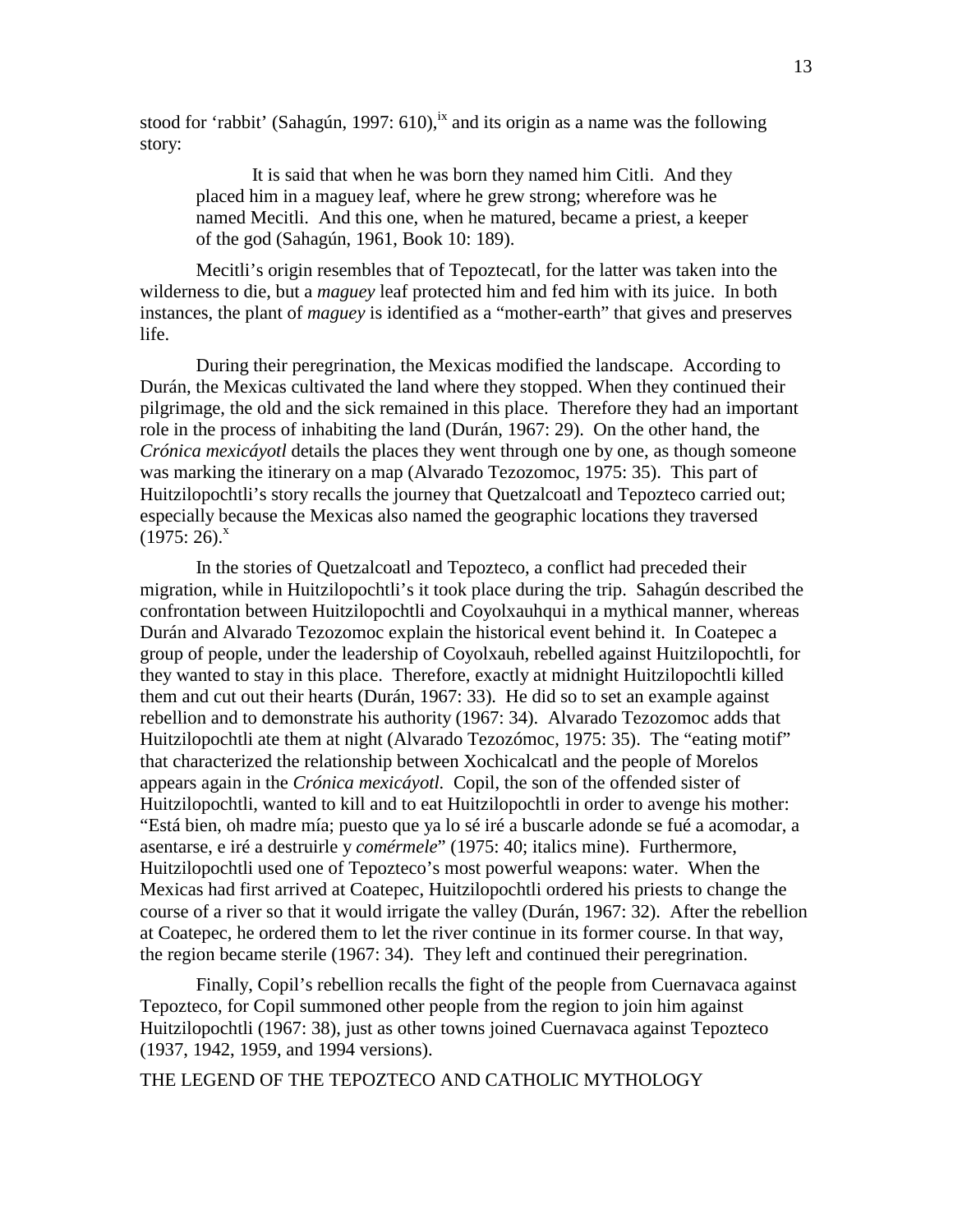The legend of the Tepozteco is a perfect example of the syncretism that characterizes Mexican folklore. Catholic influence is as obvious as pre-Hispanic impact. The immaculate conception of the Tepozteco recalls the marvelous birth of the Hero twins, but also that of Jesus in the New Testament. In seven versions of Tepozteco's story (1928A, 1937, 1942, 1959, 1994, 1995, and 2002) the baby was put inside a box that was later taken to a stream or a ravine. This recalls the story of Moses in the book of Exodus. After Moses was born, his mother put the baby inside a box that she left in the river. The pharaoh's daughter found and adopted him. The 1942 version of the Tepoztecan legend is an equivalent of this account. In it, the daughter of Tepoztlan's ruler found Tepozteco and adopted him. In other versions, an old couple finds and keeps the baby. This episode evokes the birth of Isaac in the Bible, especially because in three accounts (1928A, 1937, and 1994), the old woman pretended to have given birth to Tepozteco, and thus amazed the people of the town. In the book of Genesis, Sara, Abraham's wife, conceived and gave birth to Isaac in her old age; thus, the people marveled and considered this birth as God's miracle. The Tepoztecan legend then retakes Moses' story. Tepozteco fought against Xochicalcatl in order to free the people of Morelos just as Moses struggled against Egypt's pharaoh to obtain the Jews' liberty. To signal his victory, Tepozteco sent forth a column of white smoke. Prior to his ordeal, he had told his adoptive parents that they would see a column of white smoke if he was victorious, of black smoke if he was defeated. These signals correspond to a perfectly Catholic tradition: white smoke indicates that a new pope is elected, whereas black smoke indicates that the cardinals are still debating who should become pope.

After Tepozteco and Moses defeated their antagonists, they started a peregrination. However, the people of Cuernavaca in the former case, Egyptians in the latter, persecuted the heroes. Then, Tepozteco opened the earth with his urine or water from his gourd, and in this manner, created a ravine that separated him from his persecutors. On the other hand, Moses divided the waters of the sea with his divine staff. When the Jews had crossed, he brought down the water of the sea onto the Egyptians, drowning them.

Furthermore, two of the versions end with episodes in which Tepozteco seems to have taken the place of Jesus. The 1994 story ends when the Virgin of Nativity transformed Tepozteco into the morning star. This event evokes the ascension of Jesus into heavens after his resurrection. On the other hand, the 1995 account ends with the statement that Tepozteco will come back at the end of the world, just as Jesus is supposed to come after the final resurrection.

Since colonial chronicles, such as those of Sahagún, Motolinía, Durán, and Torquemada, studied indigenous cultures through a European Christian perspective, it is very difficult to distinguish the authentic precontact sources of the "Legend of Tepozteco." It is very likely that Catholic mythology also influenced the myths of Mixcoatl-Camaxtli, Quetzalcoatl, and Huitzilopochtli.

## **CONCLUSIONS**

The legend of the Tepozteco reveals the complex processes that have brought and kept into being Mexican folklore. First of all, the continuity of the story in an almost unchanged manner through a time span of seventy-four years is probably the result of two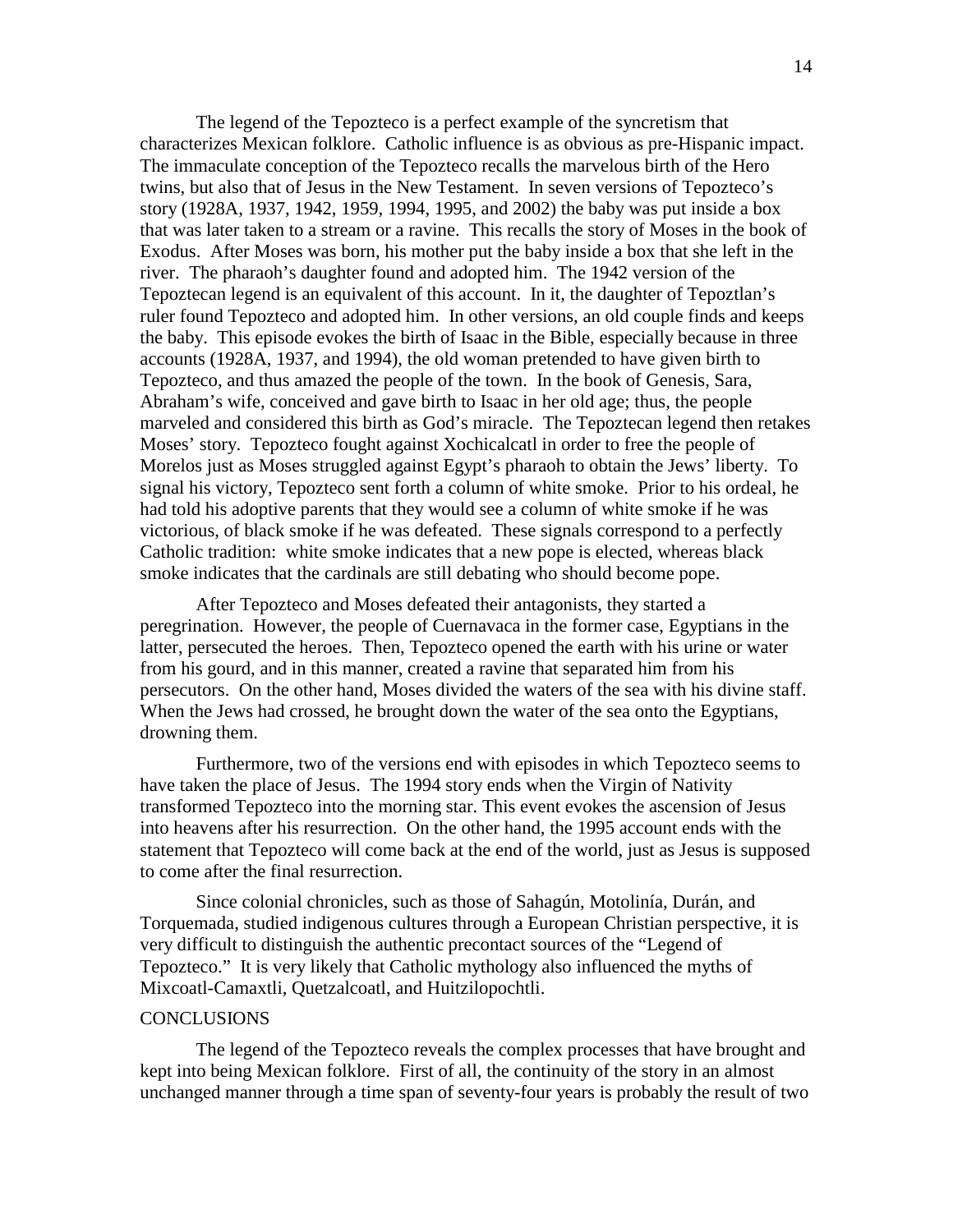factors. The first is the increasing interest of scholars in recording oral legends. The other is the significance that ancient tradition has always had for the people of Tepoztlan. It is likely that the two dynamics have cooperated in the preservation of the Tepoztecan legend.

Probably, the recording of the story into written accounts served to alter its evolution. For instance, up to 1959, there are several distinct legends about the same character: the Tepozteco. After this time, these stories tend to converge into one longer cycle. Perhaps, this change is also a product of how the Tepoztecans conceived the situation of their town. They might have added the story of Tepozteco and the bells of Mexico City's cathedral to explain why Tepoztlan lost its destiny to be hegemonic, and was instead doomed into poverty. The last version (2002) stresses not the poverty, but the resistant character of Tepoztlan's inhabitants.

The legend also discloses the process by which two mythologies have come together into Mexican folklore: Mesoamerican and Catholic mythologies. The stories of Tepozteco, the *Popol Vuh* Hero twins, Mixcoatl-Camaxtli, Quetzalcoatl, Huitzilopochtli, and even those of Jesus and Moses have several things in common: a miraculous conception, a confrontation, and a peregrination. It is very likely that these elements are universal. However, there are several "authentic" Mesoamerican characteristics in the legend of the Tepozteco. First of all, Tepozteco was a trickster. He was a tricksterhunter like Hunahpu, Xbalanque, and Mixcoatl-Camaxtli. He is reminiscent of Quetzalcoatl, because like him, Tepozteco embodies the forces of wind and water. His final association with Mesoamerican cosmovision is that he is one of the four-hundred *pulque* gods that are related to the mountains of the region, to the agricultural cycle, and to the astronomical phenomena of ancient Mexico.

#### BIBLIOGRAPHY

*Versions of the legend of the Tepozteco* 

Bello Díaz, Urbano

1998 "La historia del Tepozteco," *Tepoztlán, nuestra historia. Testimonios de los habitantes de Tepoztlán, Morelos.* Edited by Marcela Tostado Gutiérrez. Mexico: Consejo Nacional para la Cultura y las Artes, Instituto Nacional de Antropología e Historia.

Horcasitas Papers

- 1942 Verazalus, Genaro. Interview with R.H. Barlow. Tepoztlan, Morelos. Papers: Box 15. 14. Latin American Library, Tulane University, New Orleans, LA.
- 1959 El Tepozteco según Olivia. Spanish account told by Olivia, Tepozteca maid, to Gail Giachini, student of the course Mexican Folkways by Fernando Horcasitas. Horcasitas Papers: Box 15. 14. Latin American Library, Tulane University, New Orleans, LA.

Escalada, Apolonio H.

1937 Tepoztécatl. Investigaciones Lingüísticas IV: 3-4, 271-301.

- Flores Oropeza, Mario (interview by Margarita Vargas-Betancourt, Tepoztlan, Mexico, 2002).
- González Casanova, Pablo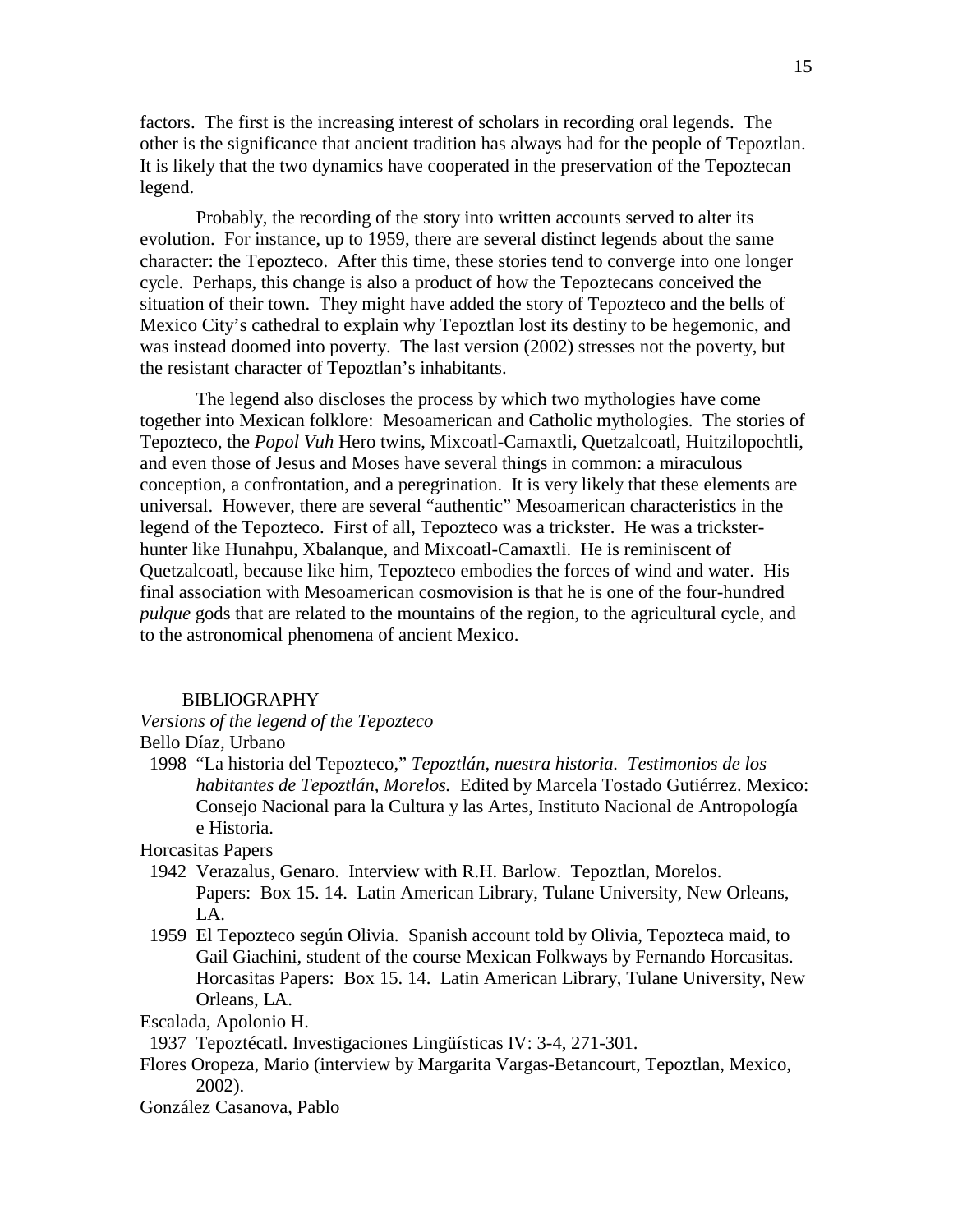- 1928 El ciclo legendario del Tepoztécatl. Revista Mexicana de Estudios Históricos II (1): 18-63.
- Muller, Florencia
- 1949 "Apéndice I. Leyenda del Tepoztécatl" in *Historia Antigua del Valle de Morelos*. *Contribución al Primer Congreso de Historiadores de México y Estados Unidos, que se celebró en Monterrey, Nuevo León del 4 al 9 de septiembre de 1949.*  Mexico: Escuela Nacional de Antropología e Historia.

## Red Escolar

 2001 Leyenda del Tepozteco. Electronic document, http://redescolar.ilce.edu.mx/redescolar/tmp/portal-estado-1- 2001/micrositios/textocontexto/tepoz/leyen.htm, accessed March 12.

#### Zúñiga Navarrete, Angel

 2001 *Breve historia y narraciones tepoztecas*. Tepoztlan, Mexico (In the analysis, this text is designated as the 1995 version).

# *Others*

Alvarado Tezozómoc, Fernando

- 1975 *Crónica mexicáyotl.* Translated by Adrián León, Mexico: Instituto de Investigaciones Históricas, UNAM.
- Aveni, Anthony F., and Sharon L. Gibbs
- 1976 On the Orientation of Precolumbian Buildings in Central Mexico. American Antiquity 41 (4): 510-517.
- Bock, Philip K.

 1980 Tepoztlán Reconsidered. Journal of Latin American Lore 6(1): 129-150. Brotherston, Gordon

- 1995 Las cuatro vidas de Tepoztécatl. Estudios de cultura náhuatl 25: 185-205. *Códice Chimalpopoca.*
- 1975 Translated by Primo Faeliciano Velázquez, Mexico: Universidad Nacional Autónoma de México, Instituto de Investigaciones Históricas,
- Corona Caraveo, Yolanda and Carlos Pérez y Zavala

 1998 Resonancias mítico religiosas de un movimiento de resistencia. *TRAMAS 13.*  Mexico: Universidad Autónoma Metropolitana-Xochimilco: 27-41.

- Corona Caraveo, Yolanda and Carlos Pérez y Zavala
- 1999 *Tradición y modernidad en Tepoztlán. Historias y leyendas de un pueblo en resistencia.* Mexico: Universidad Autónoma Metropolitana.
- Durán, Fray Diego

1967 *Historia de las Indias de Nueva España.* Mexico: Editorial Porrúa.

- Edmonson, Munro E.
- 1985 Supplement to the Handbook of Middle American Indians, vol. 3: Quiche

Literature*.* Edited by Victoria Reifler Bricker. Austin: University of Texas Press. Haskett, Robert

1991 *Indigenous Rulers. An Ethnohistory of Town Government in Colonial* 

*Cuernavaca.* Albuquerque: University of New Mexico Press. Ingham, John M.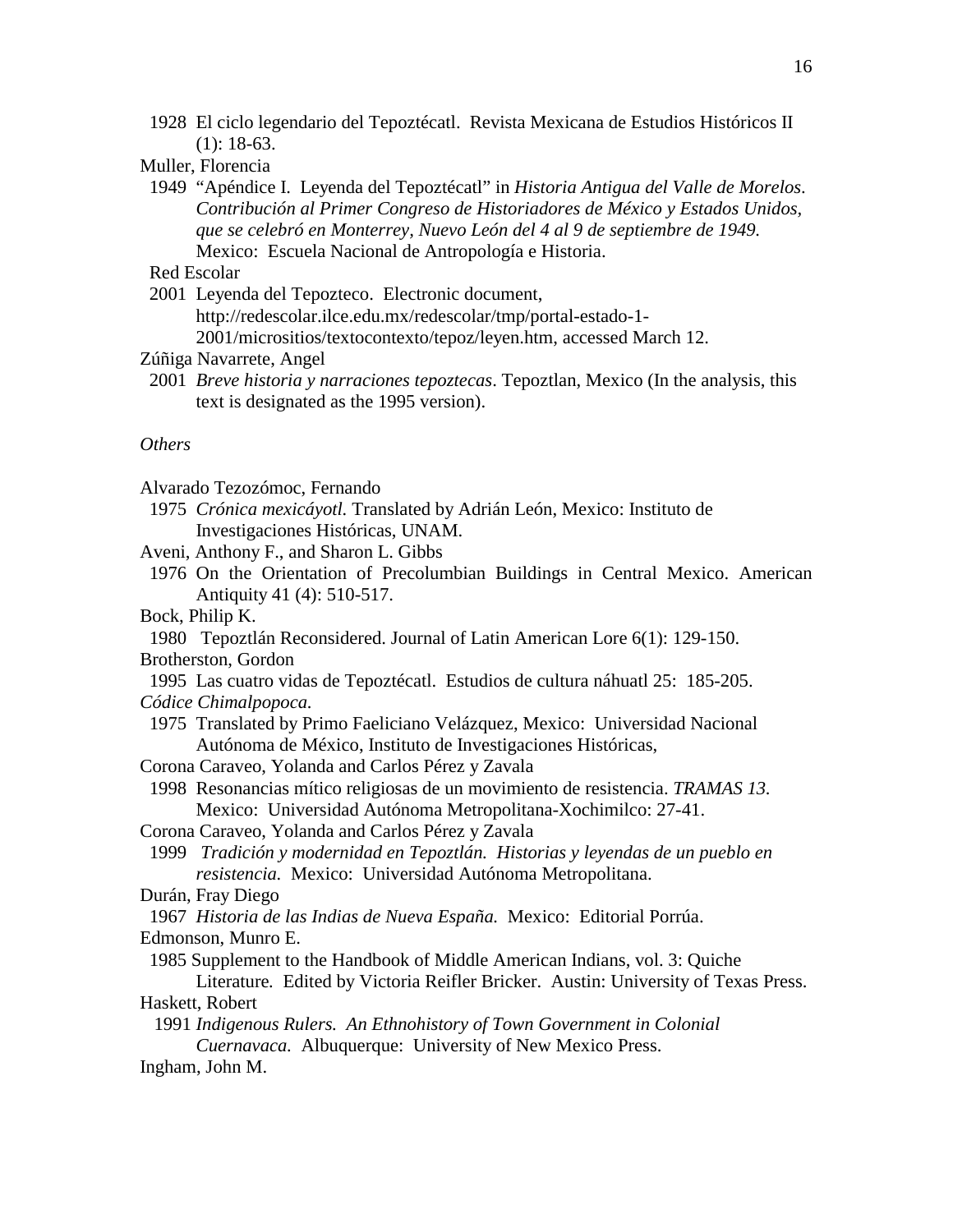1989 *Mary, Michael, and Lucifer. Folk Catholicism in Central Mexico.* Austin: University of Texas Press.

 1998 "Indigenous Writing as a Vehicle of Postconquest Continuity and Change in Mesoamerica" in *Native Traditions in the Postconquest World. A Symposium At Dumbarton Oaks 2nd Through 4th October 1992.* Edited by Elizabeth Hill Boone and Tom Cummins. Washington D.C.: Dumbarton Oaks Research Library and Collection.

Lewis, Oscar

 1951 *Life in a Mexican Village: Tepoztlán Restudied.* Urbana: the University of Illinois Press.

1960 *Tepoztlán, Village in Mexico*. New York: Henry Holt and Company. Lomnitz-Adler, Claudio

1982 *Evolución de una sociedad rural.* Mexico City: Fondo de Cultura Económica.

Mateos Higuera, Salvador

 1994 *Enciclopedia gráfica del México antiguo. Los dioses menores*. Mexico City: Secretaría de Hacienda y Crédito Público.

Motolinía, Toribio

1995 *Historia de los indios de la Nueva España. Relación de los ritos antiguos, idolatrías y sacrificios de los indios de la Nueva España, y de la maravillosa conversion que Dios en ellos ha obrado*. Edited by Edmundo O'Gorman. Mexico: Editorial Porrúa.

Muller, Florencia

 1951 "Appendix B. The Ceramic Sequence of Tepoztlán" in Lewis, Oscar, *Life in a Mexican Village: Tepoztlán Restudie.* Urbana: the University of Illinois Press.

Nicholson, Henry B.

- 1971 Religion in Pre-Hispanic Central Mexico. Handbook of Middle Amercian Indians, Edited by Rober Wauchope, Gordon F. Ekholm, and Ignacio Bernal, Austin: University of Texas Press: (10) 395-446.
- 2001 *Topiltzin Quetzalcoatl: the once and future lord of the Toltecs.* Boulder: University Press of Colorado.
- Propp, Vladimir

1981 *Morfología del cuento.* Madrid: Editorial Fundamentos.

- Redfield, Robert
- 1930 *Tepoztlán, A Mexican Village. A Study of Folk Life.* Chicago: University of Chicago Press.

Sahagún, Bernadino de

- 1961 *Florentine Codex*. Edited and translated by Dibble, Charles E. and Arthur O. Anderson. Salt Lake City, Utah: University of Utah.
- 1997 *Historia general de las cosas de Nueva España.* Edited by Angel María Garibay K. Mexico: Editorial Porrúa.

 1992 *Time and the highland Maya.* Albuquerque: University of New Mexico Press. Tedlock, Dennis

Karttunen, Frances E.

Taube, Karl

1993 *The Legendary Past. Aztec and Maya Myths*. Austin: University of Texas Press. Tedlock, Barbara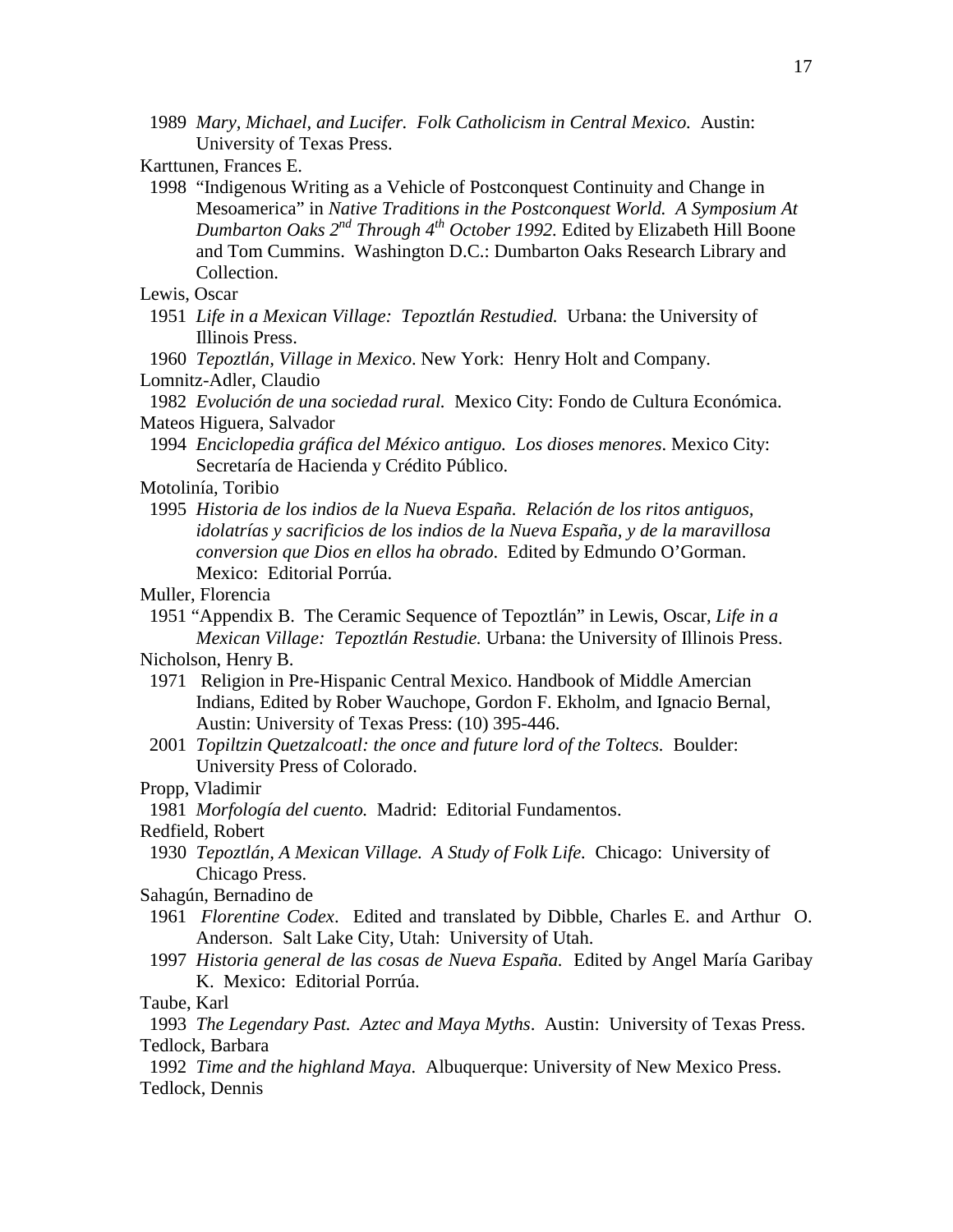1996 *Popol Vuh. The Definitive Edition of the Mayan Book of the Dawn of Life and the Glories of Gods and Kings.* Translated by Dennis Tedlock. New York: Simon and Schuster.

Torquemada, Juan de

- 1975 *Monarquía Indiana de los veinte y un libros rituales y monarquía indiana, con el origen y guerras de los indios occidentals, de sus poblazones, descubrimiento, conquista, conversion y otras cosas maravillosas de la mesma terra*, edited by Miguel León-Portilla, Mexico: Universidad Nacional Autónoma de México, Instituto de Investigaciones Históricas.
- ---------------

 $\overline{a}$ 

 1723 *Segunda parte de los veinte i vn libros rituales i monarchia indiana con el origen y guerras de los Indios occidentals de sus poblaciones y descubrimiento, conquista, conversión y otras cosas maravillosas de la mesma tierra distribuydos en tres tomos,* Madrid: Oficina de Nicolás Rodríguez Franco.

# Tostado Gutiérrez, Marcela, ed.

 1998 *Tepoztlán, nuestra historia. Testimonios de los habitantes de Tepoztlán, Morelos.*  México: Consejo Nacional para la Cultura y las Artes, Instituto Nacional de Antropología e Historia.

iii The foundation of this methodology is based on Vladimir Propp's *Morphology of the Folktale.*

iv Pablo González Casanova published the two legends in 1928 in the *Revista mexicana de estudios históricos*

<sup>&</sup>lt;sup>i</sup> Pablo González Casanova collected three legends: he transcribed them from the original Nahuatl version, and he included a Spanish translation. The first is the transcription of a manuscript that the Tepoztecan Bernadino Verazaluce bequeathed to his son Genaro Verazaluce (Version 1928A). Bernardino was born in Tepoztlan in a humble family, but later in his life he migrated to Mexico City. At the National Museum, he was an assistant of a prominent scholar: Cecilio A. Robelo (González Casanova, 1928: 26-27). Another Indian from Tepoztlan, Maximino Navarrete, recounted another version of the legend to González Casanova (1928: 26) (Version 1928B). Finally, an Indian from Milpa Alta, Enedina González, is responsible for the third story (1928: 26) (Version 1928C).

<sup>&</sup>lt;sup>ii</sup> She was a student of the course Mexican Folkways taught by Fernando Horcasitas in the Mexico City College (Tulane University. Horcasitas Articles. Box 15. Folder 14).

<sup>&</sup>lt;sup>v</sup> For the importance of the Pleiades in the agricultural cycle of the Quiché Maya see B. Tedlock 1982: 181, 183, 185.

<sup>&</sup>lt;sup>vi</sup> " Seven Parrot is a distinctly Nahuat character. Though he is named in Quiche, he appears to have had a Nahuat day name, probably Seven Cozcacuauhtli, and his two sons also had calendric names: Cipactonal (Mayanized to Cipacna) and Ome Icxit (Maya Cak r Aqan). Their mother was Chimalmat (the mother of Quetzalcoatl as well)." (Edmonson, 1985: 111).

vii "Tomaron nombre de chichimecas estas gentes (que así se nombraron) del efecto, significa su nombre; porque chichimecatl tanto quiere decir como chupador o mamador; porque chichiliztli es el acto de mamar o la mamadura; y chichinaliztli es el acto de chupar o la chupadura y así se llama el pecho y teta de la mujer y la de cualquiera otro animal chichihualli; y porque estas gentes en sus principios se comían las carnes de los animales que mataban crudas y les chupaban la sangre a manera del que mama, por eso se llamaron chichimecas, que quiere decir chupadores o mamadores" (Torquemada, 1975: 58).

viii However, their nature was fundamentally stellar. Therefore, in pictorial manuscripts, Mixcoatl-Camaxtli wears Tlahuizcalpantecuhtli's attire. Seler affirmed that as a warrior and hunter, his stellar role associated him with "the soul of the dead warrior transformed into the star, which ties in with the man-star role of the prisoner destined for sacrifice" (Nicholson, 1971: 426).